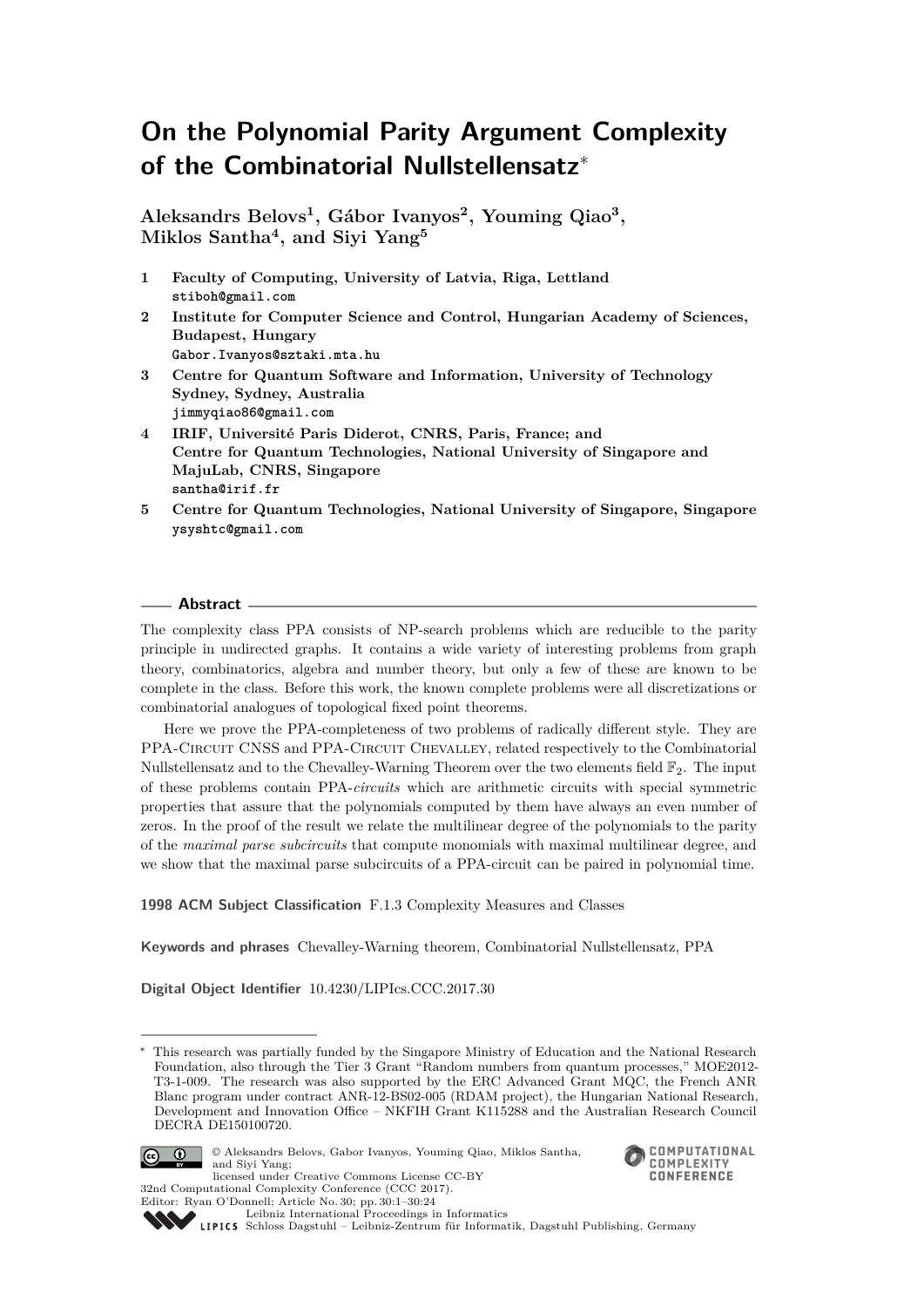# **30:2 On the Polynomial Parity Argument Complexity of the Combinatorial Nullstellensatz**

# **1 Introduction**

## **1.1 The class PPA**

The complexity class TFNP [\[21\]](#page-23-1) consists of NP-search problems corresponding to total relations. In the last 25 years various subclasses of TFNP have been thoroughly investigated. The polynomial parity argument classes PPA and PPAD were defined in the seminal work of Papadimitriou [\[22\]](#page-23-2). PPA consists of the search problems which are reducible to the parity principle stating that in an undirected graph the number of odd vertices is even. The more restricted class PPAD is based on the analogous principle for directed graphs.

The class PPAD contains a relatively large number of complete problems from various areas of mathematics. In his paper Papadimitrou [\[22\]](#page-23-2) has already shown that among others the 3-dimensional SPERNER and BROUWER problems, as well as the EXCHANGE EQUILIBRIUM problem from mathematical economics were PPAD-complete. A few years later Chen and Deng [\[9\]](#page-23-3) proved that 2-dimensional SPERNER was also PPAD-complete, and after a sequence of beautiful papers Chen and Deng [\[10\]](#page-23-4) has established the PPAD-completeness of computing 2-player Nash equilibrium, see also [\[11\]](#page-23-5). Kintali [\[18\]](#page-23-6) has compiled a list of 25 PPAD-complete problems; the list is far from complete.

In comparison with PPAD, relatively few complete problems are known in the class PPA, all of which are discretizations or combinatorial analogues of topological fixed point theorems. While the original paper of Papadimitriou [\[22\]](#page-23-2) exhibited a large collection of problems in PPA, none of them was proven to be PPA-complete. Historically the first PPA-completeness result was given by Grigni [\[14\]](#page-23-7) who, realizing that analogues of PPAD-complete problems in non-orientable spaces could become PPA-complete, has shown the PPA-completeness of the Sperner problem for a non-orientable 3-dimensional space. This result was strengthened by Friedl et al. [\[17\]](#page-23-8) to a non-orientable and locally 2-dimensional space. Up to our knowledge, until 2015 just these two problems were known to be PPA-complete. Last year Deng et al. [\[13\]](#page-23-9) established the PPA-completeness of several 2-dimensional problems on the Möbius band, including Sperner and Tucker, and they have obtained similar results for the Klein bottle and the projective plane. Recently Aisenberg, Bonet and Buss [\[1\]](#page-22-0) have shown that 2-dimensional Tucker in the Euclidean space was PPA-complete.

Compared to the fundamental similarity of these complete problems in PPA, the list of problems in the class for which no completeness result is known is very rich. Already in Papadimitriou's paper [\[22\]](#page-23-2) we find problems from graph theory, such as SMITH and HAMILTOnian decomposition, from combinatorics, such as Necklace splitting and Discrete Ham sandwich (the proof in [\[23\]](#page-23-10) that these problems are in PPAD was incorrect [\[1\]](#page-22-0)), and from algebra, a variant of Chevalley's theorem over the 2 elements field  $\mathbb{F}_2$ , which we call Explicit Chevalley. Cameron and Edmonds [\[8\]](#page-23-11) gave new proofs based on the parity principle for a long series of theorems from graph theory [\[25,](#page-23-12) [29,](#page-23-13) [6,](#page-22-1) [5,](#page-22-2) [7\]](#page-23-14), the corresponding search problems are therefore in PPA. Recently Jeřábek [\[15\]](#page-23-15) has put several number theoretic problems, such as square root computation and finding quadratic nonresidues modulo *n* into PPA, and he has also shown that FACTORING is in PPA under randomized reduction.

# **1.2 Our contribution**

The main result of this paper is that two appropriately defined problems related to Chevalley-Warning Theorem [\[12,](#page-23-16) [28\]](#page-23-17) and to Alon's Combinatorial Nullstellensatz [\[2\]](#page-22-3) over  $\mathbb{F}_2$  are complete in PPA. These are the first PPA-completeness results involving problems which are not inspired by topological fixed point theorems.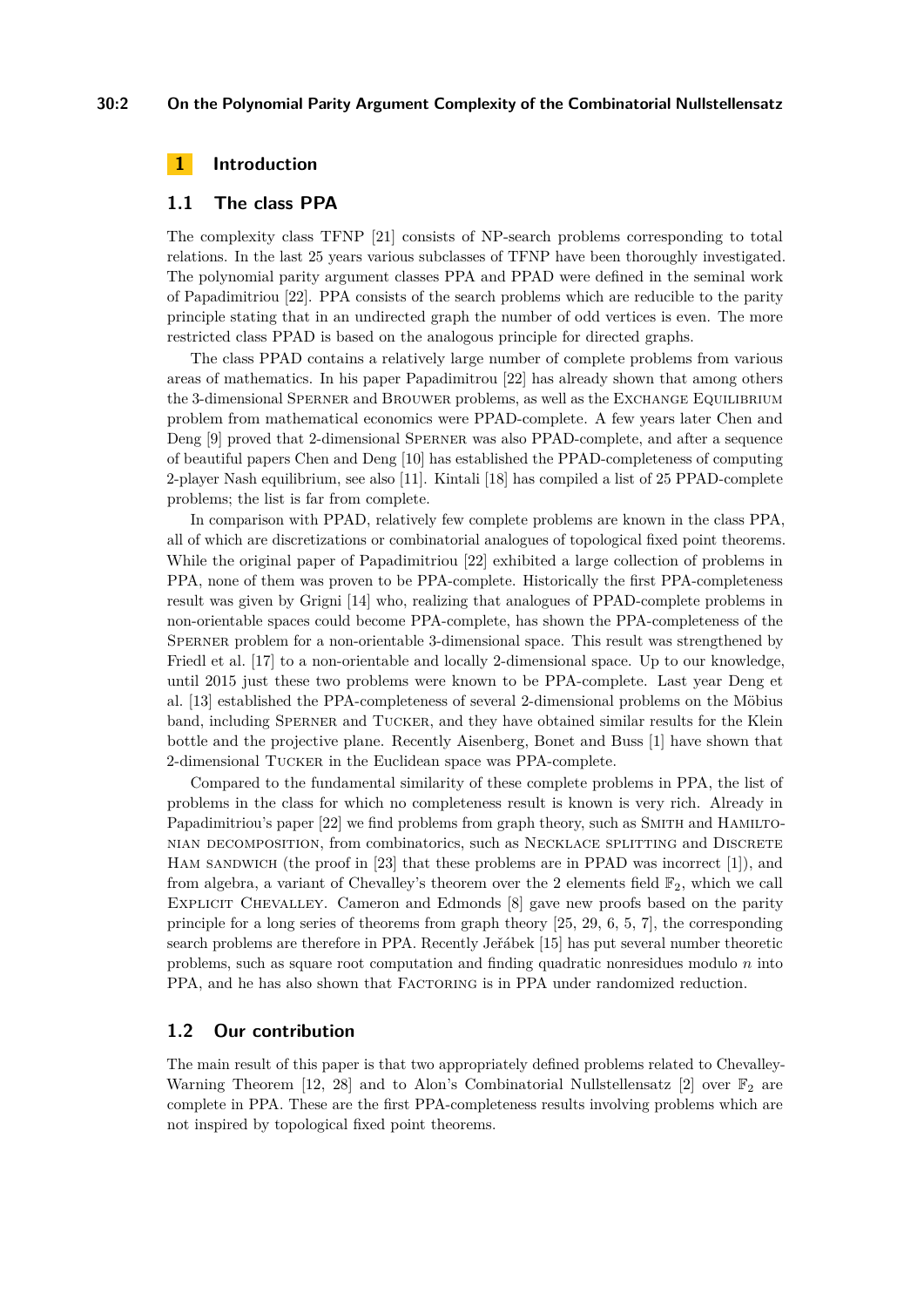The Chevalley-Warning Theorem is a classical result about zeros of polynomials. It says that if  $P_1, \ldots, P_k$  are *n*-variate polynomials over a field of characteristic p such that the sum of their degrees is less than *n*, then the number of common zeros is divisible by *p*. The Combinatorial Nullstellensatz (CNSS) of Alon states that if *P* is an *n*-variate polynomial over  $\mathbb F$  whose degree is  $d_1 + \cdots + d_n$ , and this is certified by the monomial  $cx_1^{d_1} \cdots x_n^{d_n}$ , for some  $c \neq 0$ , then in  $S_1 \times \cdots \times S_n \subseteq \mathbb{F}^n$  there exists a point where *P* is not zero, whenever  $|S_i| > d_i$ , for  $i = 1, \ldots, n$ . The CNSS has found a wide range of applications among others in graph theory, combinatorics and additive number theory [\[2,](#page-22-3) [3\]](#page-22-4).

Over the field F<sup>2</sup> the two theorems greatly simplify via the notion of *multilinear degree*. For any polynomial  $P$  over  $\mathbb{F}_2$ , there exists a unique multilinear polynomial  $M$  such that  $P$ and *M* compute the same function on  $\mathbb{F}_2^n$ . We call the degree of *M* the multilinear degree of *P*, denoted as mdeg $(P)$ . We use  $deg(P)$  to denote the usual degree of *P*. Then the Chevalley-Warning Theorem and the CNSS over  $\mathbb{F}_2$  are equivalent to the following statement: An *n*-variate  $\mathbb{F}_2$ -polynomial has an odd number of zeros if and only if its multilinear degree *is n.* The natural search problem corresponding to the CNSS therefore is: given an *n*-variate polynomial P whose multilinear degree is *n*, find a point *a* where  $P(a) = 1$ . Similarly, the search problem corresponding to the Chevalley-Warning Theorem is: given an *n*-variate polynomial *P* whose multilinear degree is less than *n* and a zero of *P*, find another zero.

Obviously, these problems are not yet well defined algorithmically, since it is not specified, how the polynomial *P* is given. The starting point of our investigations is the result of Papadimitriou about some instantiation of the Chevalley-Warning Theorem. Specifically, in [\[22\]](#page-23-2) Papadimitriou considered the following problem. Let the polynomials  $P_1, \ldots, P_k$  be given explicitly as sums of monomials, and define  $P(x) = 1 + \prod_{i=1}^{k} (P_i(x) + 1)$ . We have then  $deg(P) = \sum_{i=1}^{k} deg(P_i)$ , and clearly  $P(x) = 0$  if and only if  $P_i(x) = 0$ , for  $i \in [n]$ . Suppose that  $\deg(P) < n$ , and that we are given  $a \in \mathbb{F}_2^n$  such that  $P(a) = 0$ . Then the task is to find  $a' \neq a$  such that  $P(a') = 0$ . We call this problem EXPLICIT CHEVALLEY, and Papadimitriou has shown [\[22\]](#page-23-2) that it is in PPA.

Could it be that Explicit Chevalley is PPA-complete? We find this highly unlikely. There are two restrictions on the input of EXPLICIT CHEVALLEY. Firstly, the polynomial P is given by an arithmetic circuit (in fact by an arithmetic formula) of specific form. Secondly, and more importantly, the number of variables not only upper bounds the multilinear degree of *P*, but also the degree of *P*. The first restriction can be easily relaxed. We can define and compute recursively very easily the circuit degree (also known as the formal degree; see Section [2.3\)](#page-7-0) of the arithmetic circuit which is an upper bound on the degree of the polynomial computed by the circuit. Could it be that the problem, specified by an arithmetic circuit whose circuit degree is less than *n*, becomes PPA-complete? While this problem might be indeed harder than EXPLICIT CHEVALLEY, we still don't think that it is PPA-complete.

We believe that the more important restriction in Papadimitriou's problem is the one on the degree of the polynomial *P* computed by the input circuit. As we have seen, to have an even number of zeros, mathematically it is only required that the multilinear degree of *P* is less than  $n$ , so putting the restriction on the degree of  $P$  is too stringent. Let's try then to consider instances specified by arithmetic circuits computing polynomials of multilinear degree less than *n*. However, here we face a serious difficulty. We can't just promise that the polynomial has multilinear degree less than *n* since PPA is a syntactic class. We must be able to verify syntactically that it is indeed the case.

The multilinear degree of the polynomial is decided by the parity of the monomials computed by the circuit which contain every variable. Let us call such monomials *maximal*. Indeed, the multilinear degree of *P* is less than *n* if and only if an even number of maximal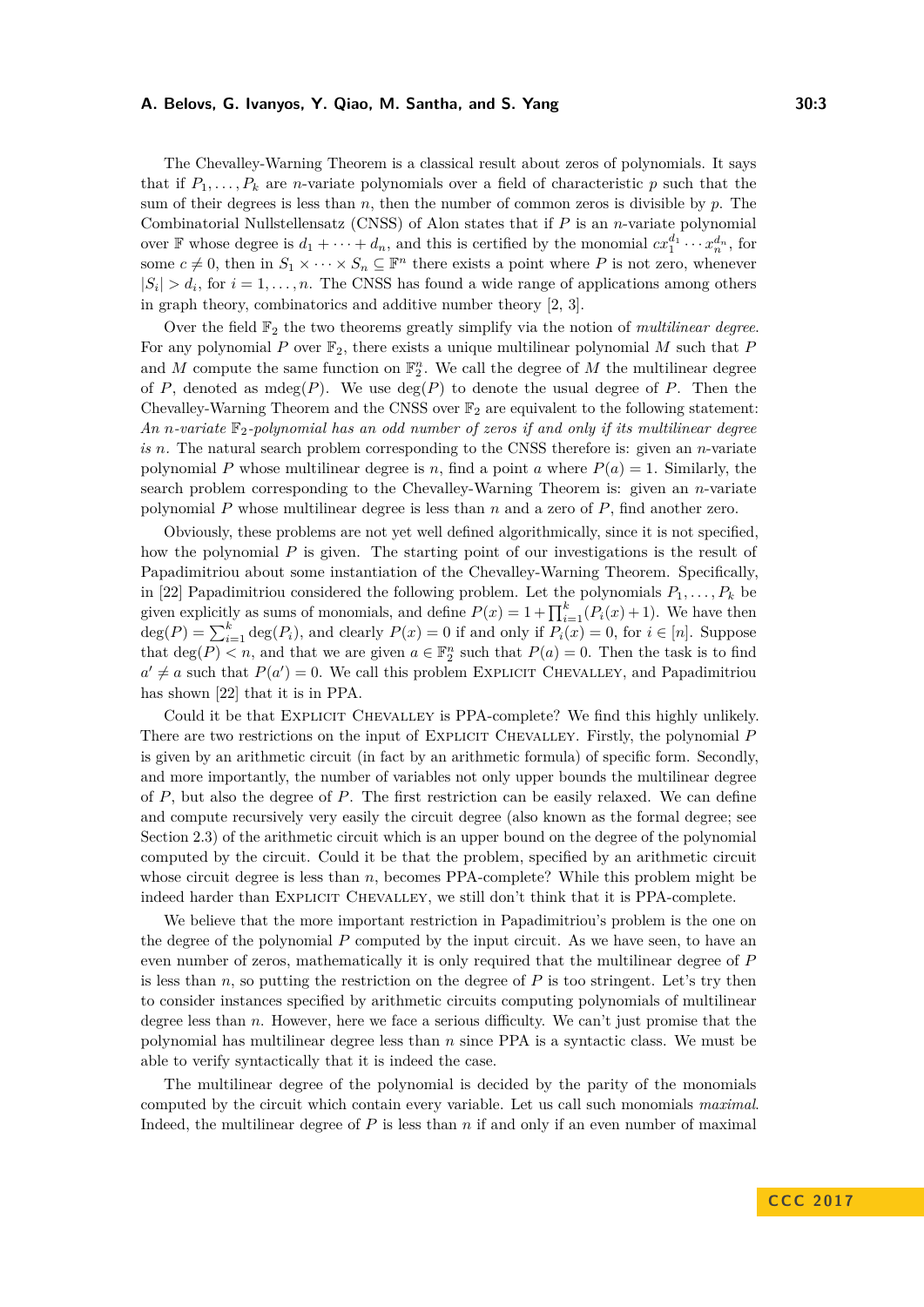# **30:4 On the Polynomial Parity Argument Complexity of the Combinatorial Nullstellensatz**

monomials are computed by the circuit. A very general way to prove efficiently that a set is of even cardinality is to give a polynomial Turing machine which computes a perfect matching on the elements of the set. However, the parsing of monomials in arbitrary arithmetic circuits is a rather complex task [\[19\]](#page-23-18). For a start, the number of maximal monomials computed by a polynomial size arithmetic circuit can be doubly exponential, making even the description of such a monomial impossible in polynomial time. Fortunately, the situation over the field  $\mathbb{F}_2$  simplifies a lot, thanks to cancellations due to certain symmetries. In fact, we are able to show that over  $\mathbb{F}_2$  it is sufficient to consider only those monomials which are computed by consistent left/right labellings of the sum gates participating in the computation of the monomial, because the rest of the monomials cancel out. We call such labellings *parse subcircuits*, and we call those parse subcircuits which compute maximal monomials *maximal*. The introduction of parse subcircuits was inspired by the concept of parse trees in [\[16,](#page-23-19) [20\]](#page-23-20). Technically, this results shows that that computing the multilinear degree is in  $\oplus P$ , the complexity class Parity P.

Is there a chance that for a general circuit computing the multilinear degree is in P? As it turns out not, unless  $\oplus P = P$ , because we can show that computing the multilinear degree is also ⊕P-hard. Therefore we have to identify a restricted class of circuits computing polynomials of even multilinear degree which satisfy two properties: the class is on the one hand restricted enough that we are able to construct a polynomial time perfect matching for the maximal parse subcircuits, but it is also large enough that finding another zero for the circuit is PPA-hard. The main contribution of this paper is that we identify such a class of arithmetic circuit which we call PPA*-circuits*.

The definition of these circuits is inspired by a rather straightforward translation of Papadimitriou's basic PPA-problem into a problem for arithmetic circuits. In a nutshell, the basic PPA-problem is the following. Given a degree-one vertex of a graph, in which every vertex has degree at most two, find another degree-one vertex. Here, the graph, whose vertices are the 0-1 strings of given length, is given via a polynomial time Turing machine *M* determining the neighbourhood of any specified node. We construct an arithmetic circuit over  $\mathbb{F}_2$  which, given a vertex  $v$  in this graph, computes the opposite parity of the number of *v*'s neighbours. Therefore, finding another degree-one vertex is then just the same as finding another zero of the polynomial computed by the circuit. Most importantly, the circuit is constructed to be in a special form, which allows for a polynomial-time-computable perfect matching over its maximal parse subcircuits. Roughly speaking, from the Turing machine *M* that describes the neighbours of vertices, we extract two arithmetic circuits *D* and *F* that also describe the neighbours in a certain way. We then define the so-called PPA-*composition* of these two circuits, which produces a circuit *C* that accesses *D* and *F* in a black box fashion. Symmetries of the PPA-composition, reflecting the special structure of degree computation, enable us to construct a polynomial-time-computable perfect matching over its maximal parse subcircuits (cf. Lemma [8\)](#page-14-0). Finally we define a PPA-*circuit* as the sum of a PPA-composition and another circuit whose circuit degree is less than *n*. This is just a minor extension of the family of PPA-compositions since circuits with degree less than *n* don't have maximal parse subcircuits. The reason for considering this extended family is that this way our result immediately generalizes Papdimitrou's result [\[22\]](#page-23-2) about EXPLICIT Chevalley, and it makes also easier to express the equivalence between the algorithmic versions of the Chevalley-Warning theorem and the CNSS.

The definition of our problems, PPA-CIRCUIT-CNSS and PPA-CIRCUIT-CHEVALLEY, is therefore the following. In both cases we are given an *n*-variable, PPA-circuit *C* over  $\mathbb{F}_2$ and an element  $a \in \mathbb{F}_2^n$ . In the case of PPA-CIRCUIT CHEVALLEY, *a* is a zero of *C*, and for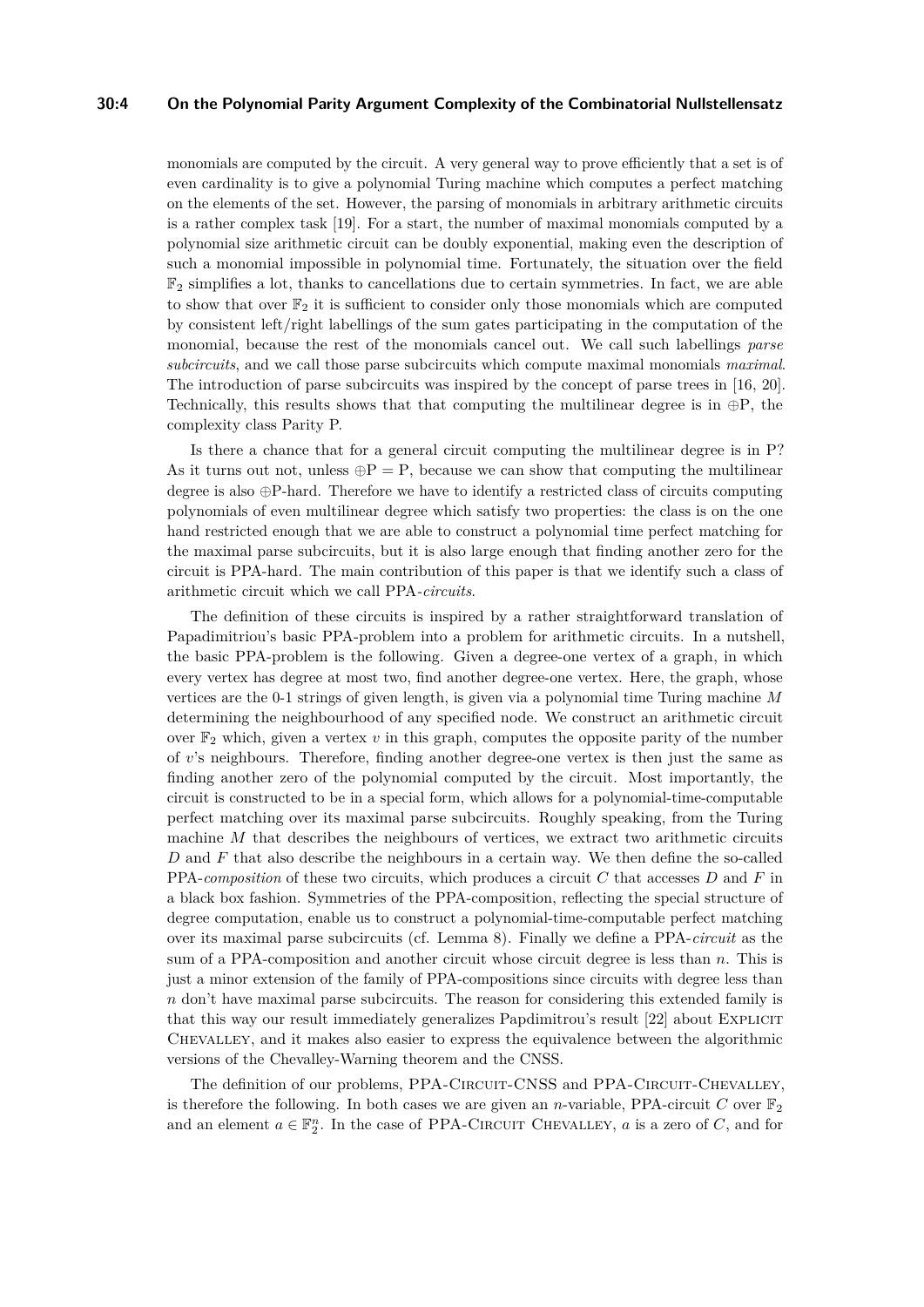PPA-CIRCUIT CNSS, we consider the sum of the circuits *C* and  $L_a$ , where  $L_a$  is a simple *Lagrange-circuit* having *a* as its only zero and having a single maximal parse subcircuit. The computational task is to compute another zero of *C* in case of PPA-CIRCUIT CHEVALLEY. and a satisfying assignment for  $C + L_a$  in case of PPA-CIRCUIT CNSS. Our result is then stated in the following theorem.

<span id="page-4-0"></span>▶ **Theorem 1.** *The problems* PPA-CIRCUIT CNSS *and* PPA-CIRCUIT CHEVALLEY *are* PPA*-complete.*

Since the two problems are easily interreducible, for the proof of Theorem [1](#page-4-0) we will show that PPA-CIRCUIT CNSS is PPA-easy and PPA-CIRCUIT CHEVALLEY is PPA-hard. For the easiness part we define a graph, inspired by Papadimitriou's construction, whose vertices are the assignments for the variables and the parse subcircuits. There is an edge between a parse subcircuit and an assignment if the monomial defined by the subcircuit takes the value 1 on the assignment. In addition, we also put an edge between two maximal parse subcircuits of the PPA-composition part of the circuit if they are paired by the perfect matching. As it turns out, the odd degree vertices in this graph are exactly the assignments where the polynomial defined by the circuit is 1, and the unique maximal parse subcircuit of the Lagrange-circuit. Technically, the main part of the proof is to give, for every assignment, a polynomial time computable pairing between its exponentially many neighboring parse subcircuits. For the hardness part (which is much simpler to prove) we express the basic PPA-complete problem as a PPA-composition, as we explained above.

# **1.3 Previous work**

Papadimitriou has proven that EXPLICIT CHEVALLEY is in PPA. Varga [\[27\]](#page-23-21) has shown the same for the special case of CNSS where the input polynomial *P* is specified as the sum of a polynomial number of polynomials  $P_i$ , where each  $P_i$  is the product of explicitly given polynomials whose sum of degrees is at most *n*. In addition, the input also contains a polynomial time computable matching for all but one of the monomials  $x_1 \cdots x_n$  of *P*. However, the paper doesn't address the question why this doesn't make the problem a promise problem. Concerning the hardness of CNSS, Alon proved in [\[3\]](#page-22-4) the following result. Let *P* be specified by an arithmetic circuit in a way that it can be checked efficiently that its multilinear degree is *n*. If a polynomial time algorithm can find a point *a* where  $P(a) = 1$ , then there are no one-way permutations.

# **1.4 Structure of the paper**

In Section [2](#page-5-0) we recall the definition of the class PPA, the Combinatorial Nullstellensatz and the Chevalley-Warning Theorem, and arithmetic circuits. In Section [3](#page-8-0) we define the parse subcircuits of an arithmetic circuit over  $\mathbb{F}_2$ , and in Proposition [6](#page-10-0) we prove that the polynomial computed by the circuit is the sum of the monomials computed by the parse subcircuits. In Section [4](#page-12-0) we define PPA-circuits, and in Lemma [8](#page-14-0) we prove that in such circuits a perfect matching for the maximal parse subcircuits can be computed in polynomial time. In Section [5](#page-18-0) we state the problems PPA-CIRCUIT CNSS and PPA-CIRCUIT CHEVALLEY over  $\mathbb{F}_2$  and observe that they are polynomially interreducible. In Section [6](#page-19-0) in Theorem [11](#page-19-1) we prove that PPA-CIRCUIT CNSS is in PPA, and in Section [7](#page-21-0) in Theorem [13](#page-21-1) we prove that PPA-CIRCUIT Chevalley is PPA-hard.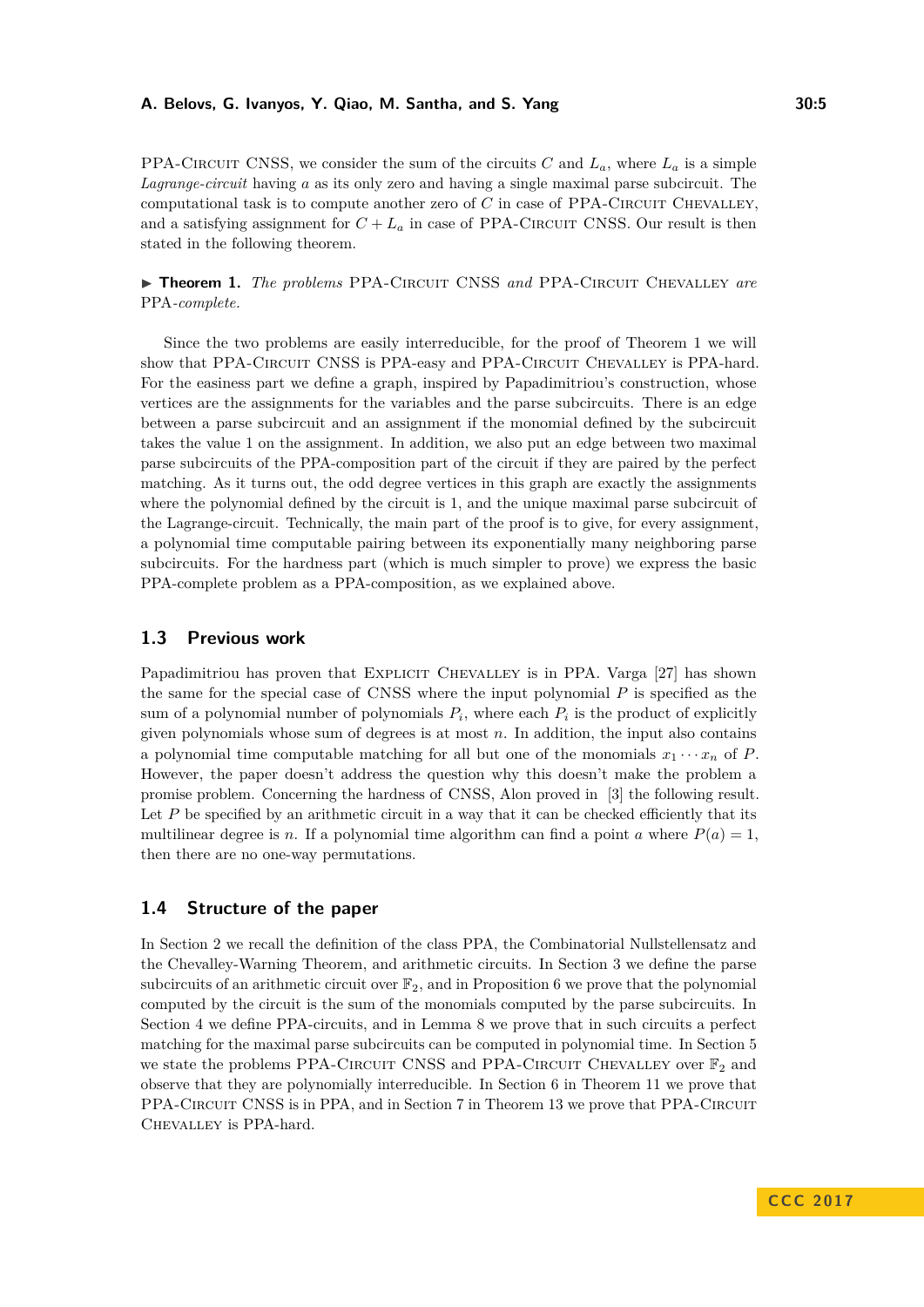# <span id="page-5-0"></span>**2 Preliminaries**

## <span id="page-5-2"></span>**2.1 Total functional NP and the class PPA**

We denote the set  $\{1, \ldots, n\}$  by [*n*]. A polynomially computable binary relation  $R \subseteq$  $\{0,1\}^* \times \{0,1\}^*$  is called balanced if for some polynomial  $p(n)$ , for every *x* and *y* such that  $R(x, y)$  holds, we have  $|y| \leq p(|x|)$ . Such a relation defines an NP-search problem  $\Pi_R$  whose input is *x*, and the task is to find for inputs *x*, where  $R(x, y)$  holds for some *y*, such a *solution y*, and report "failure" otherwise. The class FNP of *functional* NP consists of NP-search problems. For two problems  $\Pi_R$  and  $\Pi_S$  in FNP, we say that  $\Pi_R$  is *reducible to*  $\Pi_S$  if there exist two functions  $f$  and  $g$  computable in polynomial time such that for every positive  $x$ ,  $S(f(x), y)$  implies  $R(x, g(x, y))$ .

An NP-search problem is *total* if for every  $x$ , there exists a solution  $y$ . The class of these problems is called TFNP (for Total Functional NP) by Megiddo and Papadimitriou [\[21\]](#page-23-1). Problems in TFNP exhibit very interesting complexity properties. An FNP-complete search problem can not be total unless  $NP = \text{coNP}$ . It is also unlikely that every problem in TFNP could be solved in polynomial time since this would imply  $P = NP \cap \text{coNP}$ . TFNP is a semantic complexity class, in the sense that it involves a promise about the totality of the relation *R*. It is widely believed that such a promise can not be enforced syntactically on a Turing machine, in fact there is no known recursive enumeration of Turing machines that compute total search problems. As usual with semantic complexity classes, TFNP doesn't seem to have complete problems. On the other hand, several syntactically defined subclasses of TFNP with a rich structure of complete problems have been identified along the lines of the mathematical proofs establishing the totality of the defining relation.

The parity argument subclasses of TFNP were defined by Papadimitriou [\[22,](#page-23-2) [23\]](#page-23-10). They can be specified via concrete problems, by closure under reduction. The Leaf problem is defined as follows. The input is a triple  $(z, M, \omega)$  where z is a binary string and M is the description of a polynomial time Turing machine<sup>[1](#page-5-1)</sup> that defines a graph  $G_z = (V_z, E_z)$  as follows. The set of vertices is  $V_z = \{0,1\}^{p(|z|)}$  for some polynomial p. For any vertex  $v \in V_z$ , the machine *M* outputs on  $(z, v)$  a set of at most two vertices. Then, we define  $G_z$  as a graph without self-loops, where  $\{v, v'\} \in E_z$  for  $v \neq v'$ , if  $v' \in M(z, v)$  and  $v \in M(z, v')$ . Obviously  $G<sub>z</sub>$  is an undirected graph where the degree of each vertex is at most 2, and therefore the number of leaves, that is of degree one vertices, is even. Finally  $\omega \in V_z$  is a degree one vertex that we call the *standard leaf*. The output of the problem LEAF is a leaf of  $G<sub>z</sub>$  different from the standard leaf. The Polynomial Parity Argument class PPA is the set of total search problems reducible to Leaf. The directed class PPAD is defined by D-Leaf, the directed analog of LEAF. In the problem D-LEAF the Turing machine defines a directed graph, where the indegree and outdegree of every vertex is at most one. The standard leaf  $\omega$  is a source, and the output is a sink or source different from the *ω*.

As shown in [\[23\]](#page-23-10), the definition of PPA can capture also those problems for which the underlying graph has unbounded degrees and we are seeking for another odd-degree vertex. Specifically, suppose there exists a polynomial time *edge recognition* algorithm  $\epsilon(v, v')$ , which decides whether  $\{v, v'\} \in E_z$ . Assume also, that in addition we have a polynomial time *pairing function*  $\phi(v, w)$ , where by definition, for every vertex *v*, the function  $\phi(v, \cdot)$  satisfies the following properties. For every even degree vertex  $v$ , it is a pairing between the vertices adjacent to *v*, that is for every such vertex *w*, we have  $\phi(v, w) = w'$ , where  $w' \neq w$ , *w'* is also

<span id="page-5-1"></span><sup>&</sup>lt;sup>1</sup> The requirement for  $M$  to run in polynomial can be imposed by adding a clock.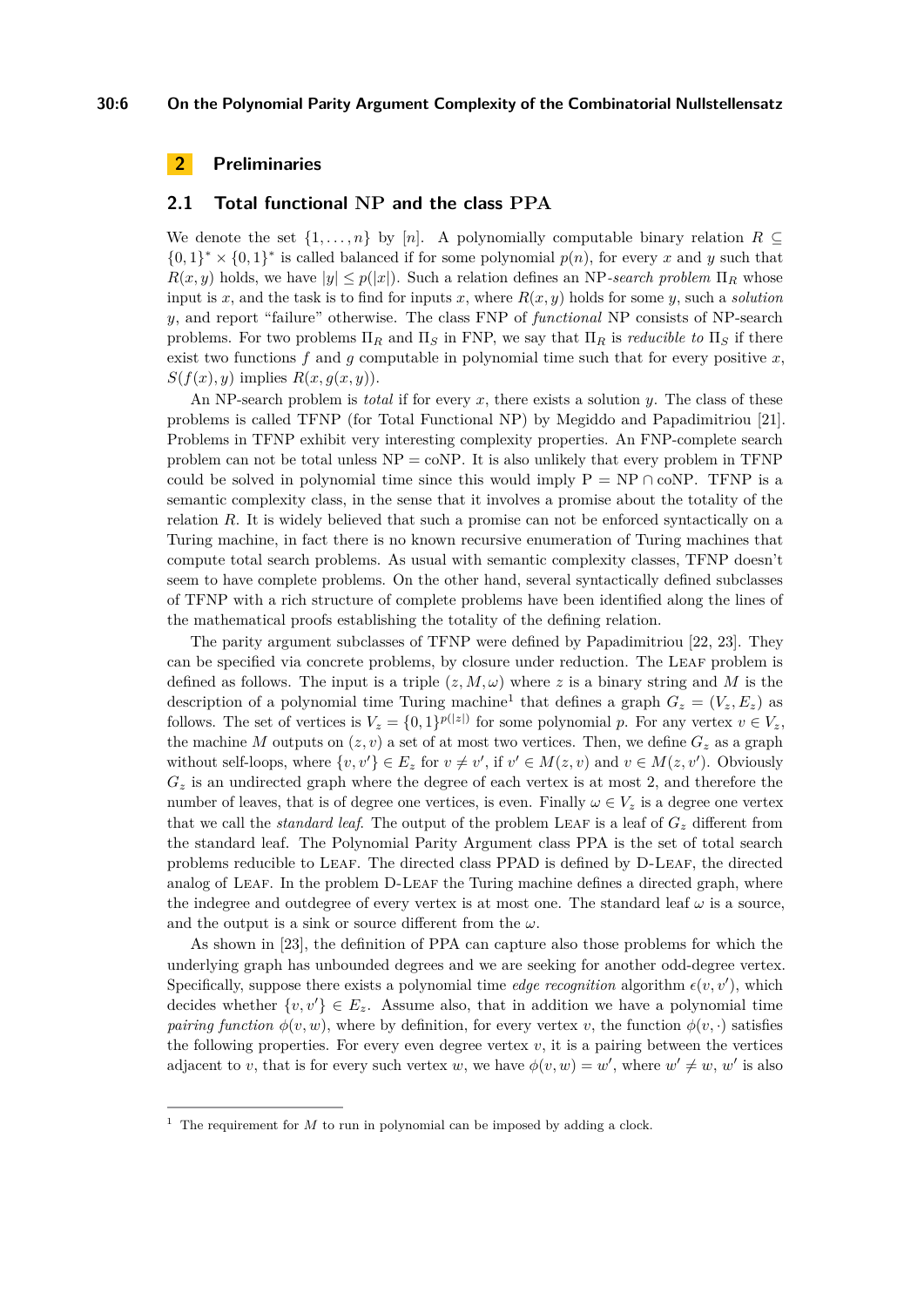adjacent to *v*, and  $\phi(v, w') = w$ . For odd degree vertices *v*, we have exactly one adjacent vertex *w* such that *w* is mapped to itself, and on the remaining adjacent vertices it is pairing as in the case of an even degree vertex *v*. The input also contains an odd degree vertex *v* with a proof for that, in the form of an adjacent vertex *w*, such that  $\phi(v, w) = w$ . In [\[23,](#page-23-10) Corollary to Theorem 1], Papadimitriou showed that any problem defined in terms of an edge recognition algorithm and a pairing function is in PPA.

# **2.2 Combinatorial Nullstellensatz and Chevalley-Warning Theorem**

Let  $\mathbb F$  be a field. An *polynomial over*  $\mathbb F$  (or shortly a polynomial) in *n* variables is a formal expression  $P(x) = P(x_1, \ldots, x_n)$  of the form

$$
P(x_1,...,x_n) = \sum_{d_1,...,d_n \ge 0} c_{d_1,...,d_n} x_1^{d_1} \cdots x_n^{d_n},
$$

where the coefficients  $c_{d_1,\ldots,d_n}$  are from  $\mathbb{F}$ , and only a finite number of them are different from zero. The *degree*  $\deg(P)$  of *P* is the largest value of  $d_1 + \cdots + d_n$  for which the coefficient  $c_{d_1,\ldots,d_n}$  is non-zero, where by convention the degree of the zero polynomial is  $-\infty$ . The ring of polynomials over  $\mathbb{F}$  in *n* variables is denoted by  $\mathbb{F}[x_1, \ldots, x_n]$ .

Every polynomial  $P \in \mathbb{F}[x_1, \ldots, x_n]$  defines naturally a function from  $\mathbb{F}^n$  to  $\mathbb{F}$ . While over infinite fields this application is one-to-one, this is not true over finite fields where different polynomials might define the same function. For example, over the field  $\mathbb{F}_q$  of size q, the polynomial  $x^q - x$  is not the zero polynomial (it has degree q), but it computes the zero function.

Numerous results are known about the properties of zero sets of polynomials. The Combinatorial Nullstellensatz of Alon [\[2\]](#page-22-3) is a higher dimensional extension of the well known fact that a non-zero polynomial of degree *d* has at most *d* zeros. It was widely used to prove a variety of results, among others, in combinatorics, graph theory and additive number theory.

 $\triangleright$  **Theorem 2** (Combinatorial Nullstellensatz). Let  $\mathbb{F}$  be a field, let  $d_1, \ldots, d_n$  be non-negative *integers, and let*  $P \in \mathbb{F}[x_1, \ldots, x_n]$  *be a polynomial. Suppose that*  $\deg(P) = \sum_{i=1}^n d_i$ *, and that* the coefficient of  $x_1^{d_1} \cdots x_n^{d_n}$  is non-zero. Then for all subsets  $S_1, \ldots, S_n$  of  $\mathbb F$  with  $|S_i| > d_i$ , *for*  $i = 1, \ldots, n$ *, there exists*  $(s_1, \ldots, s_n) \in S_1 \times \cdots \times S_n$  *such that*  $P(s_1, \ldots, s_n) \neq 0$ *.* 

The classical result of Chevalley [\[12\]](#page-23-16) and Warning [\[28\]](#page-23-17) asserts that if the sum of degrees of some polynomials is less than the number of variables, than the number of their common zeros is divisible by the characteristic of the field.

▶ **Theorem 3** (Chevalley-Warning Theorem). Let **F** be a field of characteristic p, and let  $P_1, \ldots, P_k \in \mathbb{F}[x_1, \ldots, x_n]$  *be non-zero polynomials. If*  $\sum_{i=1}^k \deg(P_i) < n$ *, then the number of common zeros of P*1*, . . . , P<sup>k</sup> is divisible by p. In particular, if the polynomials have a common zero, they also have another one.*

Both of these results clearly suggest a computational problem in TFNP: Given a (set of) polynomial(s) satisfying the respective condition of these theorems, find an element in  $\mathbb{F}^n$ satisfying the respective conclusion. We study here these problems over the two-element field  $\mathbb{F}_2$  where both theorems have a particularly simple form, in fact they become almost the same statement. To see that, let us recall that a *multilinear polynomial* is a polynomial of the form  $M(x_1, \ldots, x_n) = \sum_{T \subseteq \{1, \ldots, n\}} c_T x_T$ , where  $x_T$  stands for the monomial  $\prod_{i \in T} x_i$ , and the coefficients  $c_T$  are elements of  $\mathbb{F}_2$ . We say that a monomial  $x_T$  is *in M* if  $c_T = 1$ . The degree of a multilinear polynomial  $M$  is the cardinality of the largest set  $T$  such that  $x_T$  is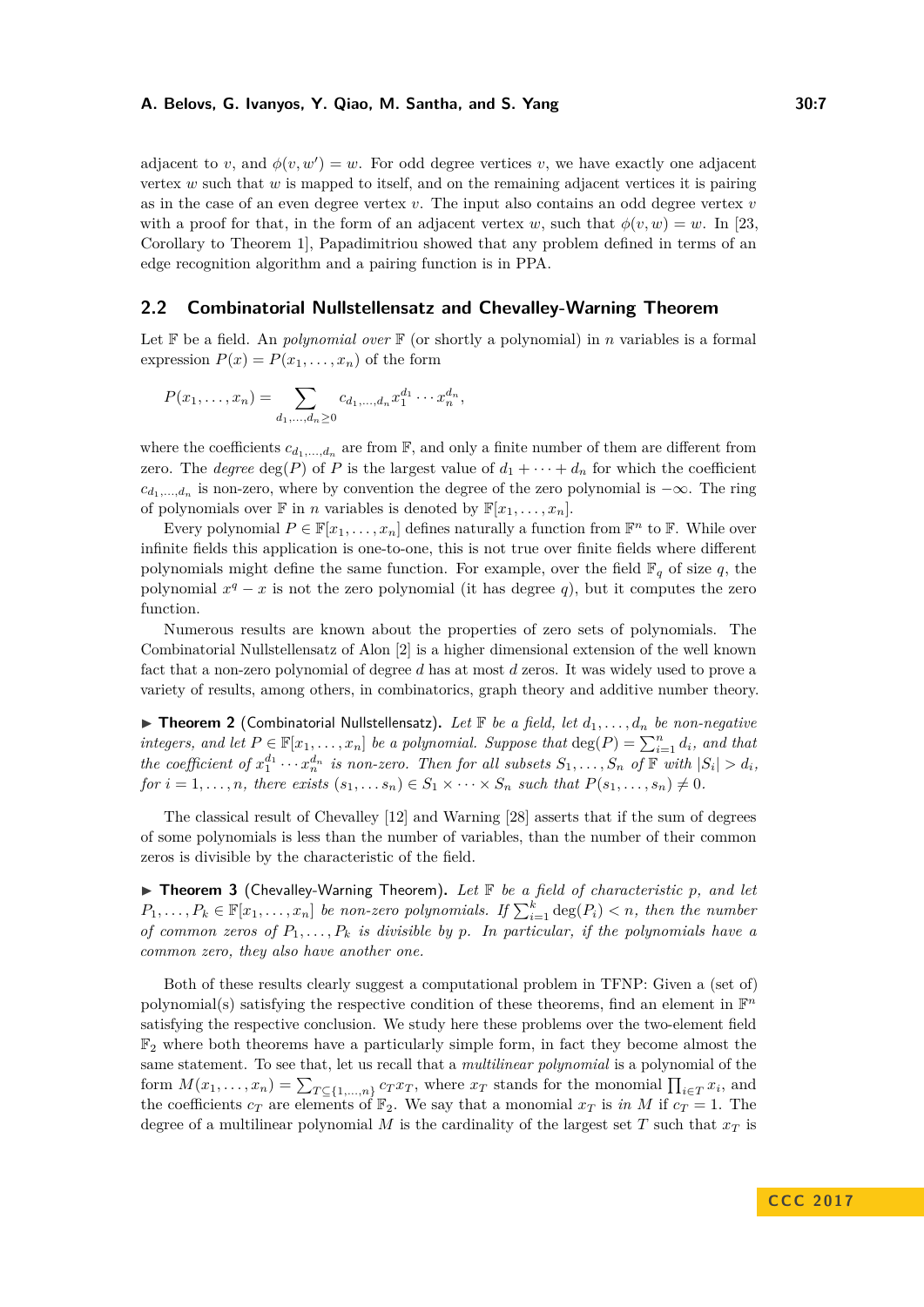#### **30:8 On the Polynomial Parity Argument Complexity of the Combinatorial Nullstellensatz**

in *M*. It is well known that for every polynomial *P* over  $\mathbb{F}_2$ , there exists a unique multilinear polynomial  $M_P(x_1, \ldots, x_n)$  such that *P* and  $M_P$  compute the same function. We define the *multilinear degree* of a polynomial *P* over  $\mathbb{F}_2$  by mdeg(*P*) = deg(*M<sub>P</sub>*). We call a monomial *maximal* if its multilinear degree is *n*. Clearly mdeg( $P$ )  $\leq$  deg( $P$ ), and mdeg( $P$ ) = *n* if and only if the number of maximal monomials of *P* is odd. Using the notion of multilinear degree, we can now state the rather simple equivalent formulations of the above theorems over  $\mathbb{F}_2$ .

▶ Theorem 4 (Combinatorial Nullstellensatz over  $\mathbb{F}_2$ ). Let  $P \in \mathbb{F}_2[x_1, \ldots, x_n]$  be a polynomial *such that*  $\text{mdeg}(P) = n$ *. Then there exists*  $a \in \mathbb{F}_2^n$  *such that*  $P(a) = 1$ *.* 

▶ **Theorem 5** (Chevalley-Warning Theorem over  $\mathbb{F}_2$ ). Let  $P \in \mathbb{F}_2[x_1, \ldots, x_n]$  be a polynomial *such that*  $\text{mdeg}(P) < n$ , and let  $a \in \mathbb{F}_2^n$  *such that*  $P(a) = 0$ . Then there exists  $b \neq a$  *such that*  $P(b) = 0$ *.* 

### <span id="page-7-0"></span>**2.3 Arithmetic circuits**

<span id="page-7-1"></span>An *n*-variable, *m*-output *arithmetic circuit C* over a field  $\mathbb{F}$  is a vertex-labeled, acyclic directed graph whose vertices are called *gates*. It has *n variable gates* of in-degree 0, labeled by the variables  $x_1, \ldots, x_n$ . There is at most one *constant gate* of in-degree 0, labeled by the constant, for each non-zero field element. The variable and constant gates are called *input gates*. The other gates are of in-degree 2, and are called *computational gates*. They are labeled by + or ×, the former are the *sum gates*, and the latter the *product gates*. The number of computational gates of out-degree 0 is *m*, and they are called the *output gates*.



**Figure 1** A 4-variable, single-output arithmetic circuit.

For a computational gate *g*, we distinguish its two children, by specifying the *left* and the *right* child. The left child is denoted by  $g_\ell$  and the right child by  $g_r$ . We denote the set of sum gates by  $G^+$ , and the set of product gates by  $G^{\times}$ . The *size* of C is the number of its gates, and the *depth* of *C* is the length of the longest path from an input gate to an output gate.

The definition of an arithmetic circuit can be extended naturally to include computational gates of in-degree different from 2. Unary computational gates by definition act as the identity operator. The children of computational gates of in-degree  $k > 2$  are distinguished by some some distinct labeling over some set of size *k*. It is easy to see that such an extended circuit can be simulated by a circuit with binary computational gates, which computes the same polynomial, and has only a polynomial blow-up in size. Our default circuits will be with binary computational gates, and we will mention explicitly when this is not the case.

A *subcircuit* of a circuit *C* is a subgraph of *C* which is also a circuit. The *subcircuit rooted at* gate *g* is the subgraph induced by all vertices contained on some path from the input gates to *g*, it will be denoted by  $C_g$ . The *left subcircuit of C*, denoted by  $C_\ell$ , is the subcircuit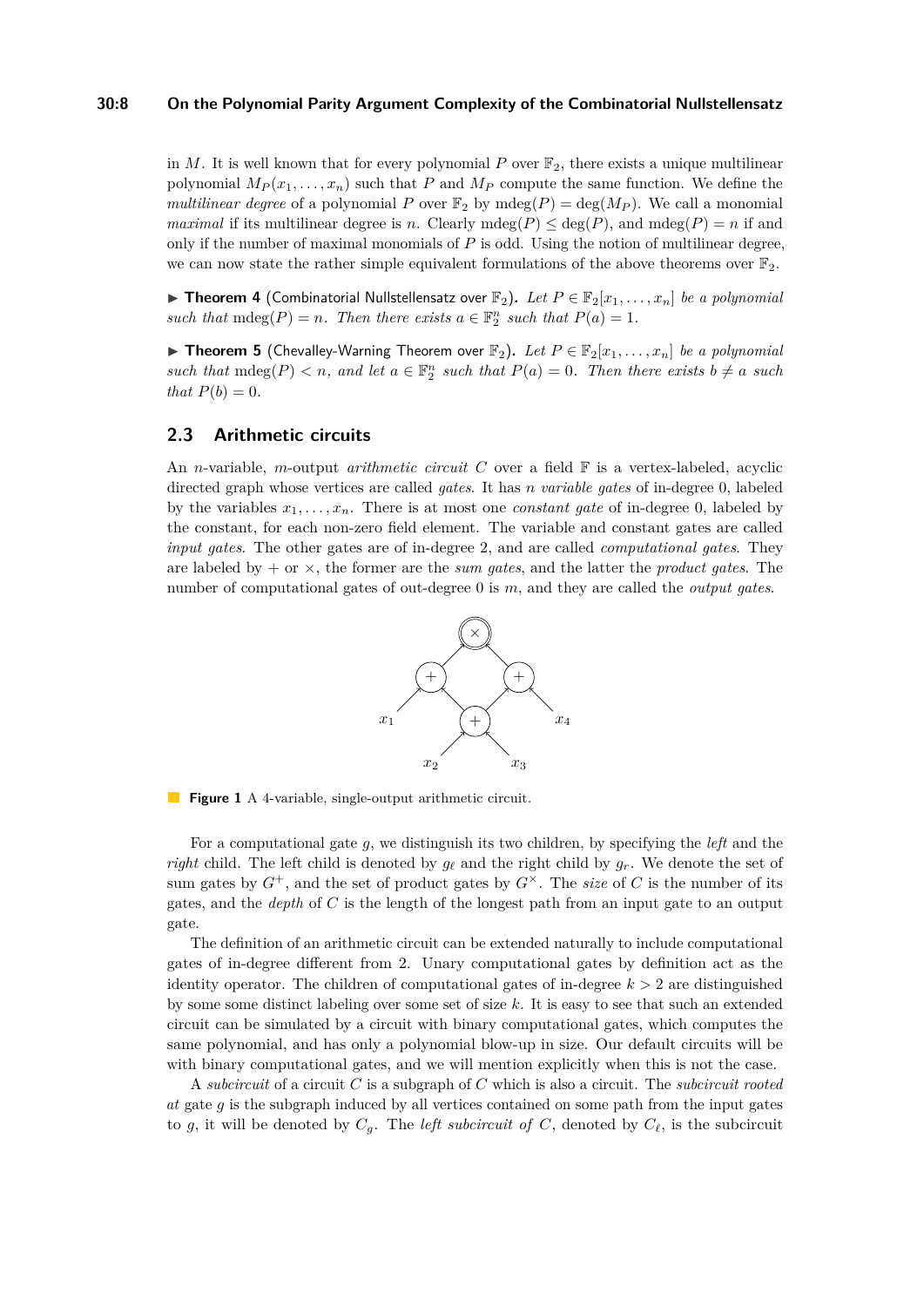rooted at the left child of the root of  $C$ , and the *right subcircuit*  $C_r$  is defined similarly. The *composition* of arithmetic circuits is defined in a natural way. If  $C_1$  is an *n*-variable, *m*-output circuit and  $C_2$  is a *k*-variable, *n*-output circuit then  $C_1 \circ C_2$  is the *k*-variable, *m*-output circuit composed of  $C_1$  and  $C_2$  where the output gates of  $C_1$  are identified with the variable gates of *C*2, and the identical constant gates of the two circuits are also identified. Let  $C_1$  and  $C_2$  be *n*-variable, single-output arithmetic circuit. The *disjoint sum*  $C_1 \oplus C_2$  of *C*<sup>1</sup> and *C*<sup>2</sup> is the *n*-variable, single-output arithmetic circuit whose output gate is a sum gate, its left and right subcircuits are disjoint copies of  $C_1$  and  $C_2$  except for the input gates that  $C_1$  and  $C_2$  share. The disjoint sum naturally generalizes to more than two circuits.

Every gate *g* in an arithmetic circuit computes an *n*-variable polynomial  $P_q(x)$  in the natural way, which can be defined by recursion on the depth of the gate. An input gate *g* labeled by  $\alpha \in \{x_1, \ldots, x_n\}$   $\cup$  F computes  $P_g = \alpha$ . If  $g \in G^+$  then  $P_g = P_{g_{\ell}} + P_{g_r}$ , if  $g \in G^{\times}$  then  $P_g = P_{g_{\ell}} P_{g_{r}}$ . The polynomial computed by a single-output arithmetic circuit *C* is the polynomial computed by its output gate, which we will denote by  $C(x)$ . We define similarly by recursion the *circuit degree*  $cdeg(C)$  of *C*. If an input gate g is labeled by  $\alpha \in \mathbb{F}$  then  $\text{cdeg}(C_q) = 0$ , and if it is labeled by  $\alpha \in \{x_1, \ldots, x_n\}$  then  $\text{cdeg}(C_q) = 1$ . For computational gates, if  $g \in G^+$  then  $\text{cdeg}(C_g) = \max\{\text{cdeg}(C_{g_\ell}), \text{cdeg}(C_{g_r})\}\)$ , and if  $g \in G^\times$ then  $\text{cdeg}(C_g) = \text{cdeg}(C_{g_\ell}) + \text{cdeg}(C_{g_r})$ . The circuit degree can be computed in polynomial time, and we clearly have  $deg(C(x)) \leq cdeg(C)$ .

Over the base field  $\mathbb{F}_2$ , we call an element  $a \in \mathbb{F}_2^n$ , such that  $C(a) = 1$ , a *satisfying assignment* for *C*, and an element *a*, such that  $C(a) = 0$ , a *zero* of *C*. For every  $a \in \mathbb{F}_2^n$ , we define the *Lagrange-circuit*  $L_a$  as  $C_1 \times \cdots \times C_n$ , where  $C_i = x_i$  if  $a_i = 1$ , and  $C_i = x_i + 1$  if  $a_i = 0$ . Clearly mdeg $(L_a(x)) = n$ , and the only satisfying assignment for  $L_a$  is *a*.



**Figure 2** Lagrange-circuit  $L_{100}$ .

# <span id="page-8-0"></span>**3 Parse subcircuits**

We would like to understand how monomials are computed by a single-output arithmetic circuit *C*. If *g* is a sum gate, then the set of monomials computed by  $C_g$  is a subset of the union of the set of monomials computed by  $C_{g_\ell}$  and by  $C_{g_r}$ . If *g* is a multiplication gate, then every monomial computed by  $C_g$  is the product of a monomial computed by  $C_{g_\ell}$  and a monomial computed by  $C_{g_r}$ . A marking of the gates in  $G^+$  from the set  $\{\ell, r\}$  therefore computes naturally a monomial of  $C(x)$ . At first sight it seems that by considering markings restricted to the sum gates effectively participating in the computing of the monomial, we could compute all of them. This is in fact the case when the fanout of every sum gate is one, but this is not true in general circuits since the sum gates can be used several times in the computation of a monomial with possibly inconsistent markings. However, as we show it below, this is essentially true over fields of characteristic 2, where it is sufficient to consider only consistent markings. By doing that, we have to be careful about two things: when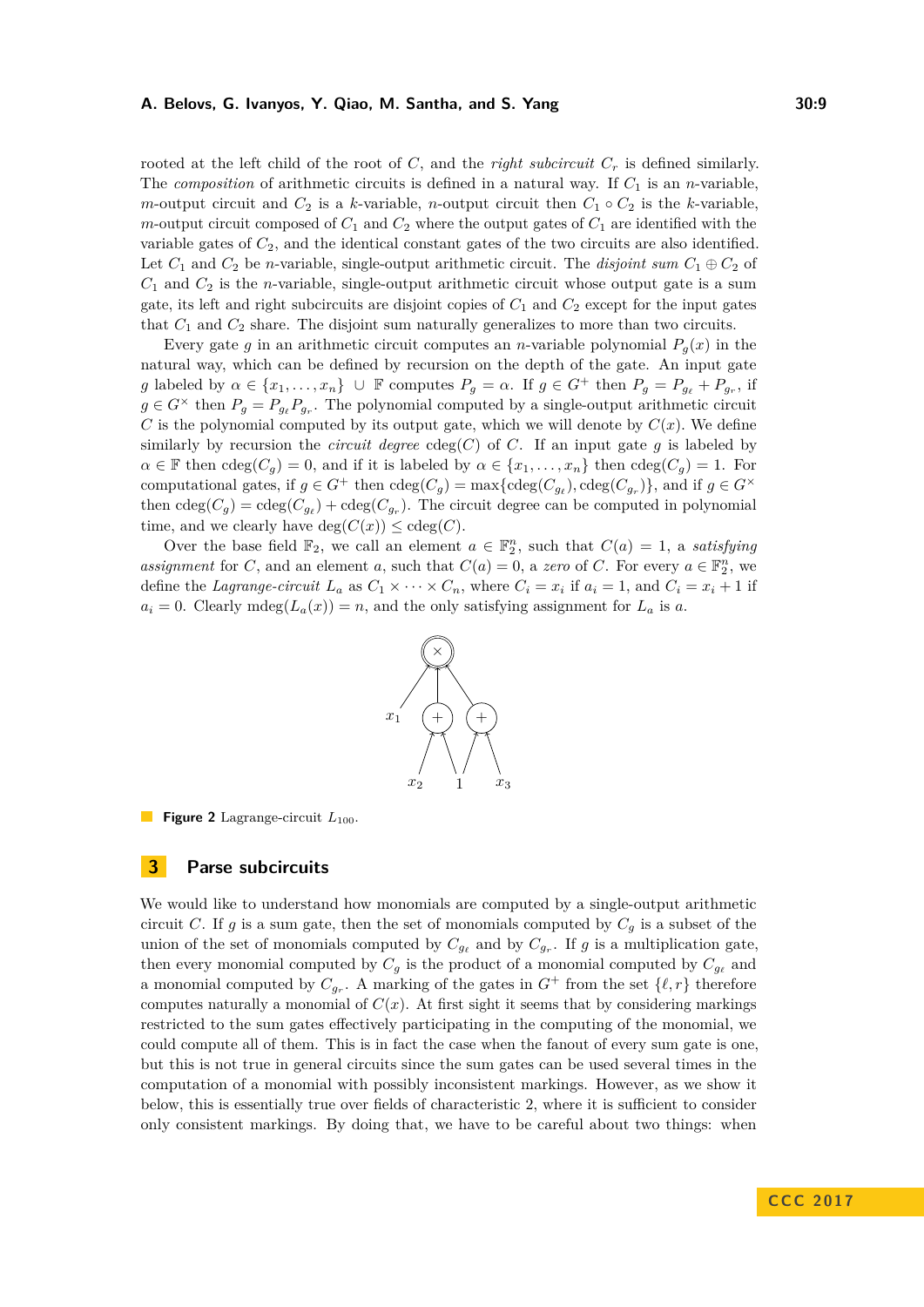#### **30:10 On the Polynomial Parity Argument Complexity of the Combinatorial Nullstellensatz**

computing a monomial by some marking, we shouldn't mark those sum gates which don't participate in its computation. Indeed, by considering the two possible markings also for irrelevant gates, we would assure that the monomial is necessarily computed an even number of times, making the whole process false. On the other hand, we should mark all the sum gates necessary for the computation of the monomial. We make all this precise by the notion of closed marking and parse subcircuit.

Let *C* be a single-output arithmetic circuit. A *marking* of *C* is a partial function  $S: G^+ \to \{\ell, r\}$ , from the sum gates of *C* to the marks  $\{\ell, r\}$ . We can equivalently specify a marking by a total function  $S^*$ :  $G^+ \to \{\ell, r, *\}$  where  $S^*(g) = *$  if and only if  $S(g)$  is undefined. We denote by  $Dom(S)$  the domain of *S*. For the output gate of *C*, let  $S_{\ell}$  be the restriction of *S* to the sum gates in  $C_{\ell}$  and let  $S_r$  be the restriction of *S* to the sum gates in  $C_r$ . We define  $G_S = (V_S, E_S)$ , the *accessibility graph* of *S* by induction on the depth of *C*. If *C* is a single vertex then  $V_S$  consists of this vertex, and  $E_S = \emptyset$ . Otherwise, if the output gate is a product gate, then  $V_S$  consists of the output gate of *C* added to  $V_{S_\ell} \cup V_{S_r}$ , and  $E<sub>S</sub>$  consists of the two edges from the two children of the output gate to the output gate, added to  $E_{S_{\ell}} \cup E_{S_r}$ . If the output gate of *C* is a sum gate with mark  $\ell$  then  $V_S$  consist of the output gate of *C* added to  $V_{S_{\ell}}$ , and  $E_S$  consists of the edge from the left child of the output gate to the output gate, added to  $E_{S_{\ell}}$ . The definition in the case when the mark of the output gate is *r* is analogous. If the output gate of *C* doesn't have a mark then the accessibility graph is just this single node.



**(a)** parse subcircuit computing *x* 2 3

**(b)** parse subcircuit computing  $x_1x_4$ 

**Figure 3** Two parse subcircuits for Figure [1,](#page-7-1) note that the second one doesn't access all sum gates.

We say that a marking *S* is *closed* if  $Dom(S) = V_S \cap G^+$ , that is if the accessible sum gates of *C* are exactly those where *S* is defined. If *S* is closed then the accessibility graph  $G<sub>S</sub>$ , with the vertex labels inherited from *C*, is in fact a subcircuit of *C*. The inclusion Dom(*S*) ⊆ *V<sub>S</sub>* ∩ *G*<sup>+</sup> ensures that the only node of out-degree 0 in  $G_S$  is the output gate of *C*, and the inclusion  $V_S \cap G^+ \subseteq \text{Dom}(S)$  ensures that the leaves of  $G_S$  are leaves in *C*. We call this subcircuit the *parse subcircuit* induced by *S*, and denote it by *CS*. The set of parse subcircuits of *C* will be denoted by  $\mathcal{S}(C)$ . Observe that a parse subcircuit has binary product gates but unary sum gates which act as the identity operator. The polynomial  $C<sub>S</sub>(x)$ *computed by* the parse subcircuit  $C_S$  is therefore a monomial, which we denote by  $m_S(x)$ . We say that a parse subcircuit  $C_S$  is *maximal* if the multilinear degree of  $m_S(x)$  is *n*, that is  $m<sub>S</sub>(x) = x_1 \cdots x_n$ . We say that two parse subcircuits  $C<sub>S</sub>$  and  $C<sub>S</sub>$ <sup>*i*</sup> are *consistent* if for every  $g \in \text{Dom}(S) \cap \text{Dom}(S')$ , we have  $S(g) = S'(g)$ .

Clearly, the mapping from closed markings to induced parse subcircuits is a bijection. Therefore, to ease notation, we will often call the closed marking *S* itself the parse subcircuit, and we will speak about the gates, subcircuits and other circuit related notions of *S*, instead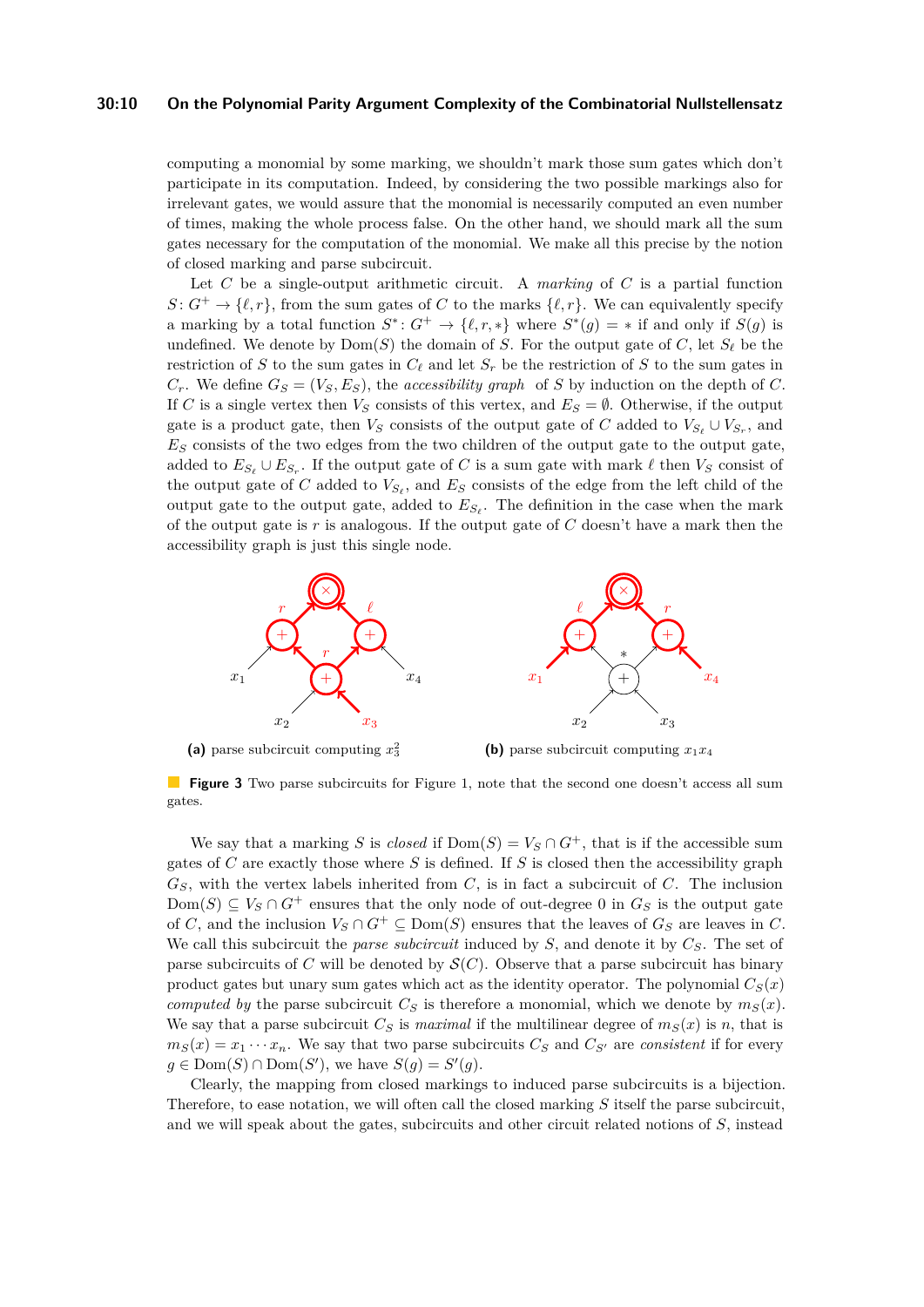of *CS*. The notation used for the monomial computed by a parse subcircuit is already consistent with this convention.

<span id="page-10-0"></span>**Proposition 6.** Let  $C$  be a single-output arithmetic circuit over a field  $\mathbb{F}$  of characteristic 2*. Then*

$$
C(x) = \sum_{S \in \mathcal{S}(C)} m_S(x).
$$

**Proof.** We prove by induction on the depth of the circuit. If *C* consists of a single gate, the statement is obvious.

Otherwise, the parse subcircuits of  $\mathcal{S}(C_{\ell})$  (respectively  $\mathcal{S}(C_r)$ ) are exactly the parse subcircuits of  $\mathcal{S}(C)$  restricted to the sum gates of  $C_{\ell}$  (respectively  $C_{r}$ ). When the output gate of *C* is a sum gate then conversely,  $\mathcal{S}(C)$  can be obtained from  $\mathcal{S}(C_{\ell}) \cup \mathcal{S}(C_r)$  by extending the markings in the latter set with the appropriate mark for the root of *C*. Therefore, using the definitions of  $C(x)$  and  $m<sub>S</sub>(x)$ , we get

$$
C(x) = C_{\ell}(x) + C_r(x)
$$
  
= 
$$
\sum_{S \in S(C_{\ell})} m_S(x) + \sum_{S \in S(C_r)} m_S(x)
$$
  
= 
$$
\sum_{S \in S(C), S(\text{root}) = \ell} m_{S_{\ell}}(x) + \sum_{S \in S(C), S(\text{root}) = r} m_{S_r}(x)
$$
  
= 
$$
\sum_{S \in S(C)} m_S(x),
$$

where the second equality comes from the inductive hypothesis.



**Figure 4** The involutive pair  $(U, W) \leftrightarrow (U', W')$  in the proof of Proposition [6](#page-10-0) with  $m_U m_W =$  $x_2x_3 = m_{U'}m_{W'}$  contributes zero to  $C(x)$ .

When the output gate of *C* is a product gate, the situation is more complicated. The parse subcircuits  $S_\ell$  and  $S_r$  are always consistent for  $S \in \mathcal{S}(C)$ , but an arbitrary parse subcircuit  $U \in \mathcal{S}(C_{\ell})$  is not necessarily consistent with an arbitrary parse subcircuit  $W \in \mathcal{S}(C_r)$ . Therefore the crux of the induction step is to show that the contribution of  $m_U(x)m_W(x)$  to  $C(x)$  is zero when we sum over all inconsistent *U* and *W*. Indeed, we claim that

$$
\sum_{(U,W)\in\mathcal{S}(C_{\ell})\times\mathcal{S}(C_{r}),\ U,W\text{inconsistent}}m_{U}(x)m_{W}(x)=0.
$$

To prove this, we define an involution  $(U, W) \leftrightarrow (U', W')$  over inconsistent pairs in  $\mathcal{S}(C_{\ell}) \times \mathcal{S}(C_{r})$  such that  $m_U(x)m_W(x) + m_{U'}(x)m_{W'}(x) = 0$ . For this let us fix some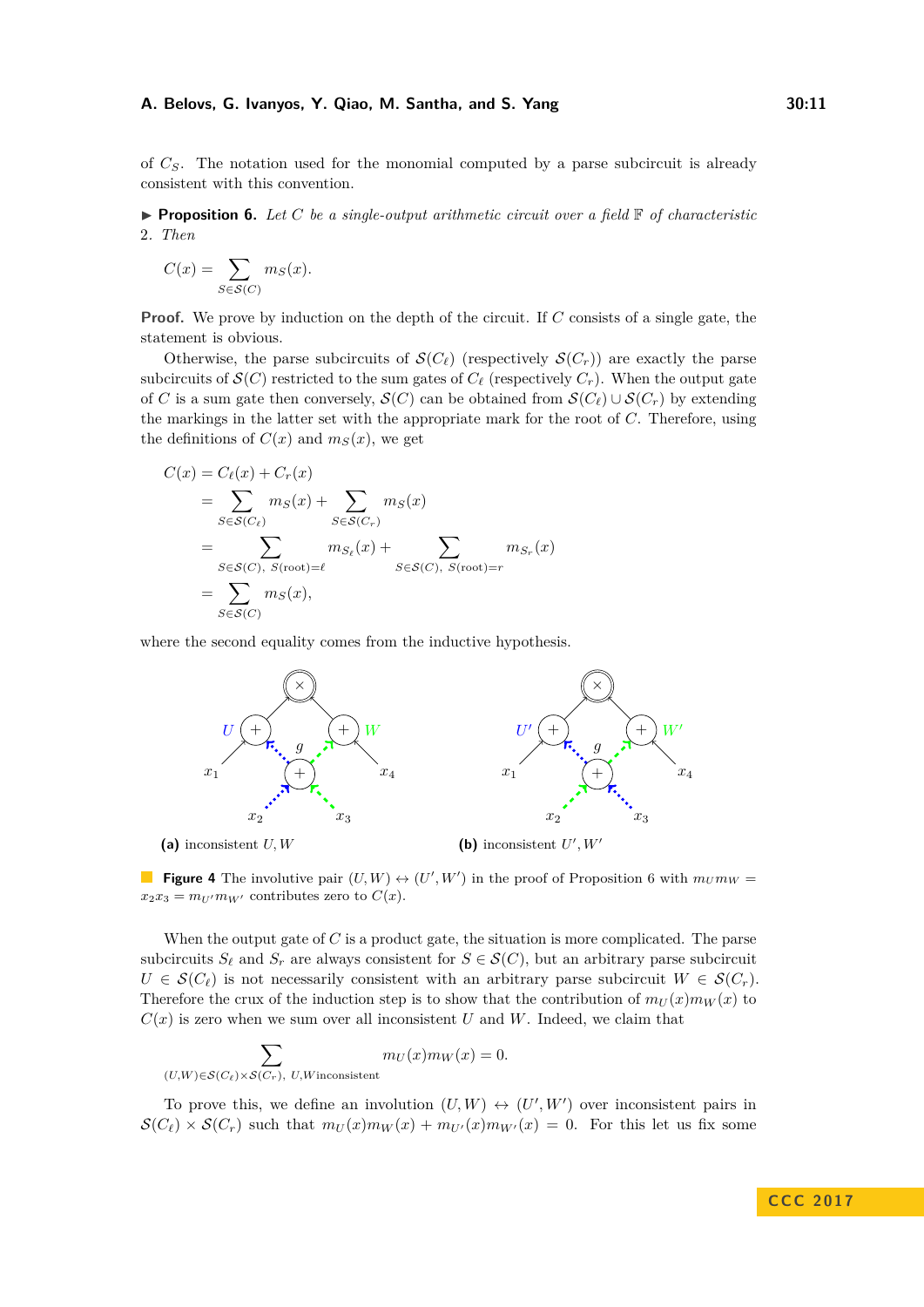#### **30:12 On the Polynomial Parity Argument Complexity of the Combinatorial Nullstellensatz**

topological ordering of the gates in *C* with respect to the edges of the circuit, and let *g* be the first sum gate in this ordering where *U* and *W* have different marks, say  $U(g) = \ell$  and  $W(g) = r$ . Let the restriction of *U* to the sum gates of  $C_g$  be  $T_0$  and let the restriction of *W* to the sum gates of  $C_q$  be  $T_1$ . Both  $T_0$  and  $T_1$  are parse subcircuits in  $C_q$ , which are inconsistent only at *g*. Also, for some monomials  $m_0(x)$  and  $m_1(x)$ , we have  $m_U(x) = m_0(x)m_{T_0}(x)$  and  $m_W(x) = m_1(x) m_{T_1}(x)$ . The parse subcircuit *U*' is obtained from *U* by exchanging inside  $C_g$  the parse subcircuit  $T_0$  for the parse subcircuit  $T_1$ , that is  $U' = (U \setminus T_0) \cup T_1$ . The parse subcircuit  $W'$  is similarly defined from  $W$  with the roles of  $T_0$  and  $T_1$  reversed. It follows from the choice of *g* that *U'* and *W'* are parse subcircuits respectively in  $\mathcal{S}(C_{\ell})$  and  $\mathcal{S}(C_r)$ such that the first inconsistency between them in the topological order is at *g*. Therefore starting the same process with  $(U', W')$  we obtain  $(U, W)$ , and thus the mapping is indeed an involution. Since  $m_{U'}(x) = m_0(x)m_{T_1}(x)$  and  $m_{W'}(x) = m_1(x)m_{T_0}(x)$ , we can conclude that  $m_U(x)m_W(x) + m_{U'}(x)m_{W'}(x) = 0.$ 

We can now complete the induction step for product gates by observing the equalities

$$
C(x) = C_{\ell}(x) \times C_{r}(x)
$$
  
=  $\left(\sum_{U \in S(C_{\ell})} m_{U}(x)\right) \times \left(\sum_{W \in S(C_{r})} m_{W}(x)\right)$   
=  $\left(\sum_{(U,W) \in S(C_{\ell}) \times S(C_{r}), U,W \text{consistent}} m_{U}(x)m_{W}(x)\right)$   
=  $\sum_{S \in S(C)} m_{S_{\ell}}(x)m_{S_{r}}(x)$   
=  $\sum_{S \in S(C)} m_{S}(x).$ 

Though it is not directly related to the main result of the paper, we prove here, essentially as a corollary of the previous proposition, that deciding if the polynomial computed by a circuit over the two elements field has maximal multilinear degree is  $oplus$ -complete. Note that by the Chevalley-Warning theorem, the multilinear degree of a circuit is maximal if and only if it has odd number of satisfying assignments, and via this correspondence Proposition [7](#page-11-0) can also be proved by using the number of 1's to build a balanced relation. The point of our proof of Proposition [7](#page-11-0) is to show this without referring to the Chevalley-Warning theorem, and therefore illustrate the use of maximal parse subcircuits.

<span id="page-11-0"></span>**Proposition 7.** Let C be an *n*-variable, single-output arithmetic circuit over the field  $\mathbb{F}_2$ . *The problem of deciding if*  $mdeg(C(x)) = n$  *is*  $\bigoplus P$ *-complete.* 

**Proof.** For the easiness part, we can define a balanced relation  $R(C, S)$  where  $S \in \mathcal{S}(C)$ , which equals 1 if and only if *S* is a maximal parse subcircuit. By Proposition [6,](#page-10-0) we know that the polynomial computed by the circuit *C* is the sum of all the monomials computed by the parse subcircuits. Among all the parse subcircuits, only the monomials computed by maximal parse subcircuits have degree *n*. Thus  $mdeg(C(x)) = n$  if and only if there is an odd number of maximal parse subcircuits.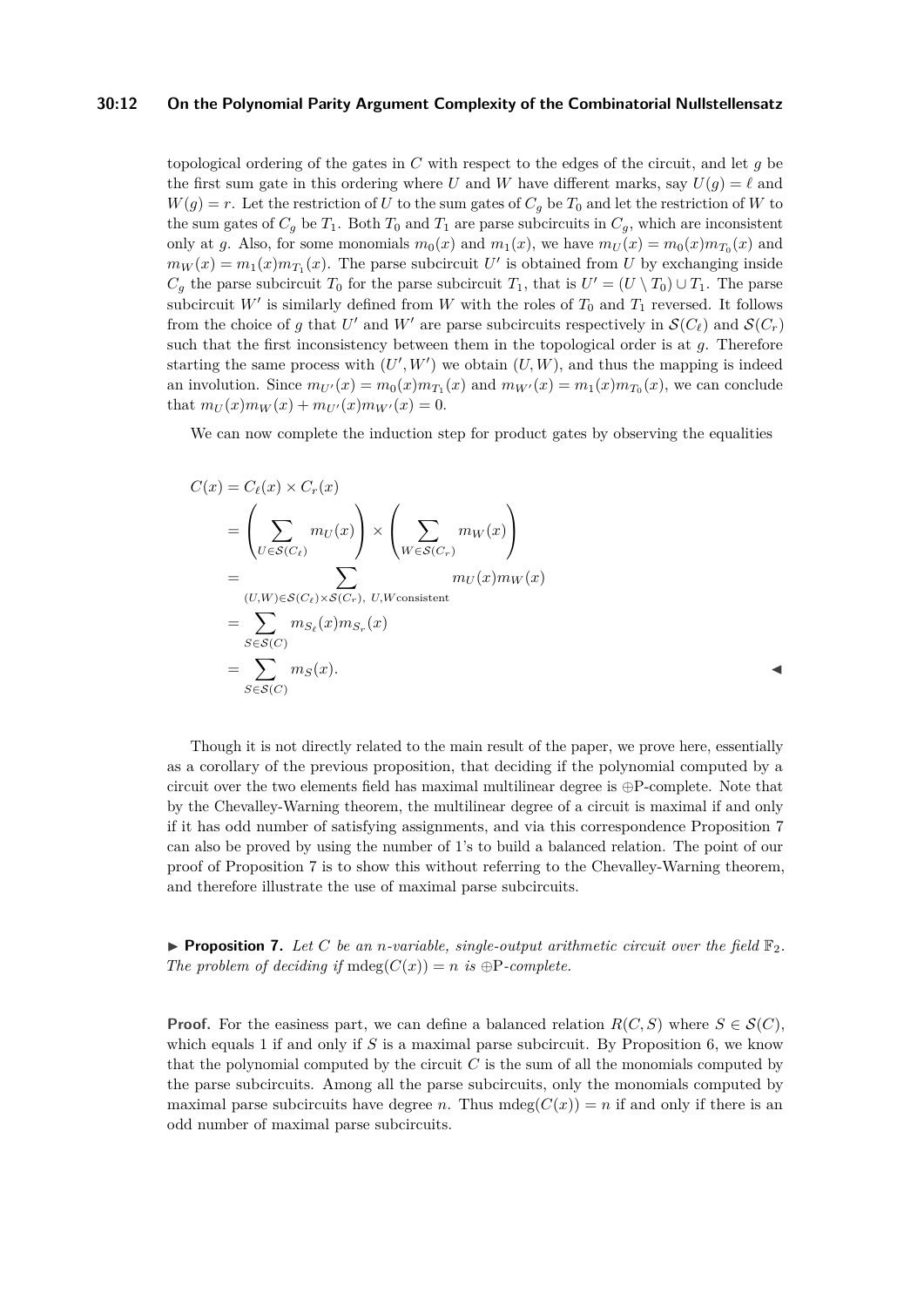

**Figure 5** Image of  $(x_1 \vee x_2 \vee \overline{x_3}) \wedge (\overline{x_2} \vee x_3) \wedge (x_3 \vee \overline{x_1})$  by the reduction.

For the hardness part, we will reduce the well known  $\oplus$ P-complete problem  $\oplus$ 3-SAT [\[26\]](#page-23-22) to the maximality of mdeg( $C(x)$ ). Let  $\phi = \{F_1, F_2, \ldots, F_m\}$  be an instance of 3-SAT, where the clause  $F_i$  is the conjunction of three literals belonging to  $\{x_1, \overline{x_1}, \ldots, x_n, \overline{x_n}\}$ . The reduction maps  $\phi$  to an *m*-variable, single-output and depth-3 arithmetic circuit *C* defined as follows. The output gate at level 0 is a product gate. It has *n* children  $\alpha_1, \ldots, \alpha_n$ , all plus gates, which compose the first level of the circuit. At level 2, for all  $1 \leq j \leq n$ , the gate  $\alpha_j$ has two children  $x_j$  and  $\overline{x_j}$ , which are product gates. The gate  $x_j$  is the left child of  $\alpha_j$ , and  $\overline{x_j}$  is its right child. Finally at level 3 are the *m* variable gates  $F_1, \ldots, F_m$ , such that  $F_i$  is a child of  $y \in \{x_1, \overline{x_1}, \ldots, x_n, \overline{x_n}\}$  if  $y \in F_i$  in  $\phi$ . The following is an illustration of the circuit which is the image of the formula  $(x_1 \vee x_2 \vee \overline{x_3}) \wedge (\overline{x_2} \vee x_3) \wedge (x_3 \vee \overline{x_1})$  by the reduction.

We give a one-to-one mapping *S* from the assignments of  $\phi$  to the parse subcircuits of  $\mathcal{S}(C)$ . Since all plus gates of *C* are reachable from the output gate, a parse subcircuit of *C* is an  $\{\ell, r\}$ -marking of the gates  $\alpha_1, \ldots, \alpha_n$ . The parse subcircuits are therefore naturally identified with the elements of  $\{\ell, r\}^n$ . For an assignment  $x \in \{0, 1\}^n$ , the map *S* is defined as

$$
S(x)_i = \begin{cases} \ell & \text{if } x_i = 1 \\ r & \text{if } x_i = 0. \end{cases}
$$

To finish the proof we show that x is a satisfying assignment if and only if  $S(x)$  is a maximal parse subcircuit. To see that, observe that  $x$  is a satisfying assignment if and only if each  $F_i$  in  $\phi$  contains a true literal. By the definition of *S*, the clause  $F_i$  contains a true literal exactly when the variable  $F_i$  of  $C$  is in the parse subcircuit  $C_{S(x)}$ . Since  $C_{S(x)}$  is maximal if and only if  $F_i$  is in the parse subcircuit  $C_{S(x)}$  for all *i*, this concludes the proof.

# <span id="page-12-0"></span>**4 PPA-circuits**

Given an arbitrary circuit *C* and a satisfying assignment, asking for another satisfying assignment would be an NP-hard problem. We want to restrict the form of the circuit *C* in a way which takes into consideration the structure of problems in PPA.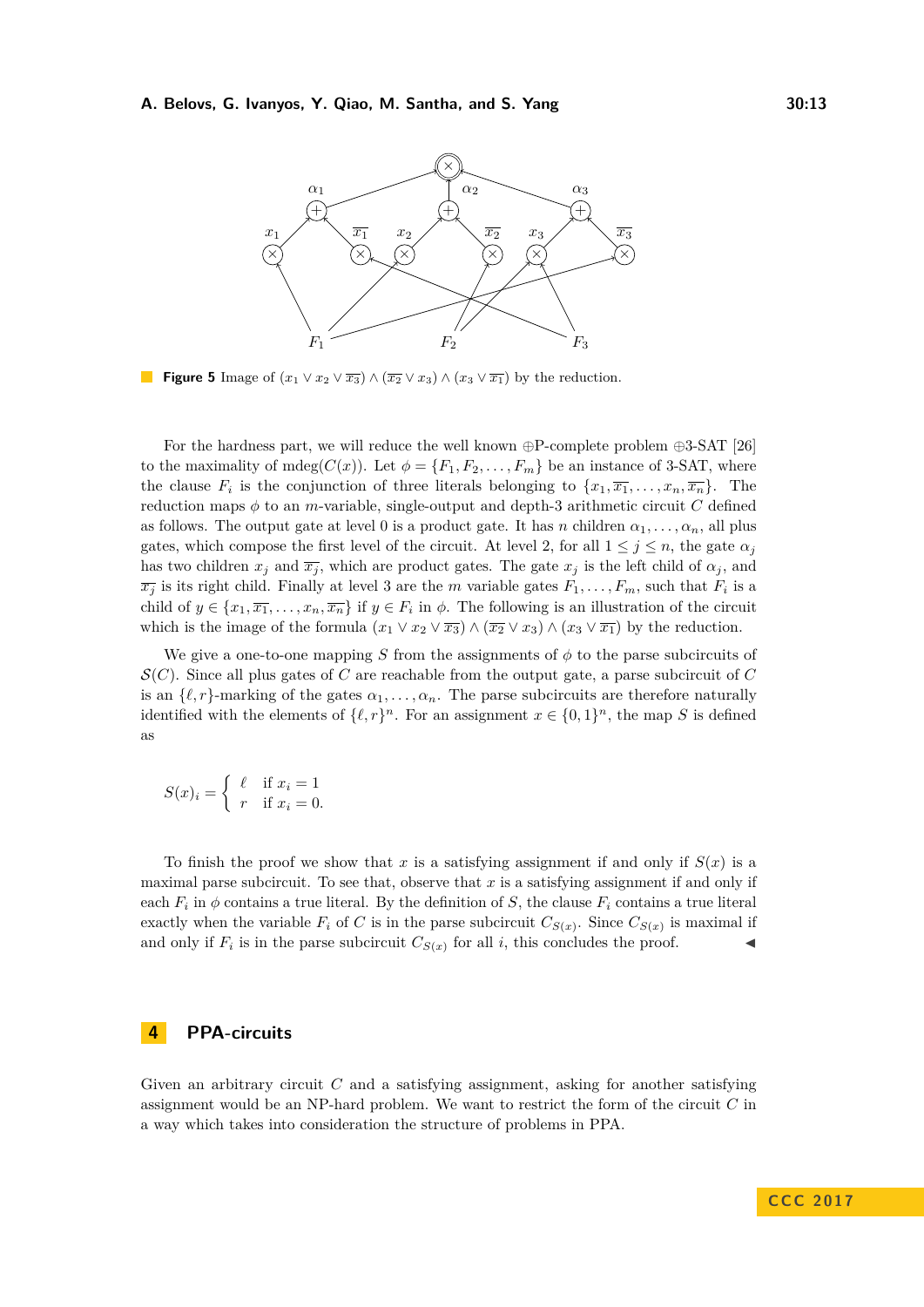#### **30:14 On the Polynomial Parity Argument Complexity of the Combinatorial Nullstellensatz**



**Figure 6** The arithmetic circuits *I* and *I C*.

For this, we use repeatedly a 2*n*-variable, single-output arithmetic circuit *I*. The circuit *I* is of depth 2, its output gate is a product gate with *n* children, all sum gates. Every sum gate has 3 children, the left child of the *i*th gate is the variable gate *x<sup>i</sup>* , its center child is the variable gate *y<sup>i</sup>* , and its right child is the constant gate 1. For an *n*-variable, *n*-output circuit *C*, we define  $I \circ C$ , the *diamond composition* of *I* with *C*, as the *n*-variable, single-output circuit composed from a circuit *I* at the top and *C* below. More precisely, the variable gates of  $I \diamond C$  labeled by  $x_1, \ldots, x_n$  are also the first *n* variables of *I*, and the variable gates  $y_1, \ldots, y_n$  of *I* are identified with the output gates of *C*. If *C* has also a constant gate 1, it is identified with the constant gate 1 of *I*.

The polynomial computed by the circuit *I* is  $I(x_1, \ldots, x_n, y_1, \ldots, y_n) = \prod_{i=1}^n (x_i + y_i + 1)$ . It is easy to check that  $I(x, y)$  is 1 if and only if the two *n*-bit strings  $x_1, \ldots, x_n$  and  $y_1, \ldots, y_n$ are equal. Therefore  $I \diamond C(x) = 1$  if and only if  $C(x) = x$ .

Given two *n*-variable, *n*-output arithmetic circuits *D* and *F*, we consider the set of six *n*-variable, single-output circuits

$$
\mathcal{C}_{D,F} = \{I_1 \diamond D_1 \circ F_1, I_2 \diamond F_2 \circ D_2, I_3 \diamond D_3 \circ D_4, I_4 \diamond D_5, I_5 \diamond F_3 \circ F_4, I_6 \diamond F_5\},\
$$

where  $I_1, \ldots, I_6$  are copies of  $I; D_1, \ldots, D_5$  are copies of  $D; F_1, \ldots, F_5$  are copies of  $F$ , and the six circuits share the same input gates. The PPA*-composition* of *D* and *F* is the *n*-variable, single-output circuit  $C_{D,F}$  is the disjoint sum of the six circuits in  $C_{D,F}$ . We call the circuits in  $\mathcal{C}_{D,F}$  the *components* of  $C_{D,F}$ . The polynomial computed by  $C_{D,F}$  is

$$
C_{D,F}(x) = I(x, D(F(x))) + I(x, F(D(x))) + I(x, D(D(x)))
$$
  
+  $I(x, D(x))) + I(x, F(F(x))) + I(x, F(x))).$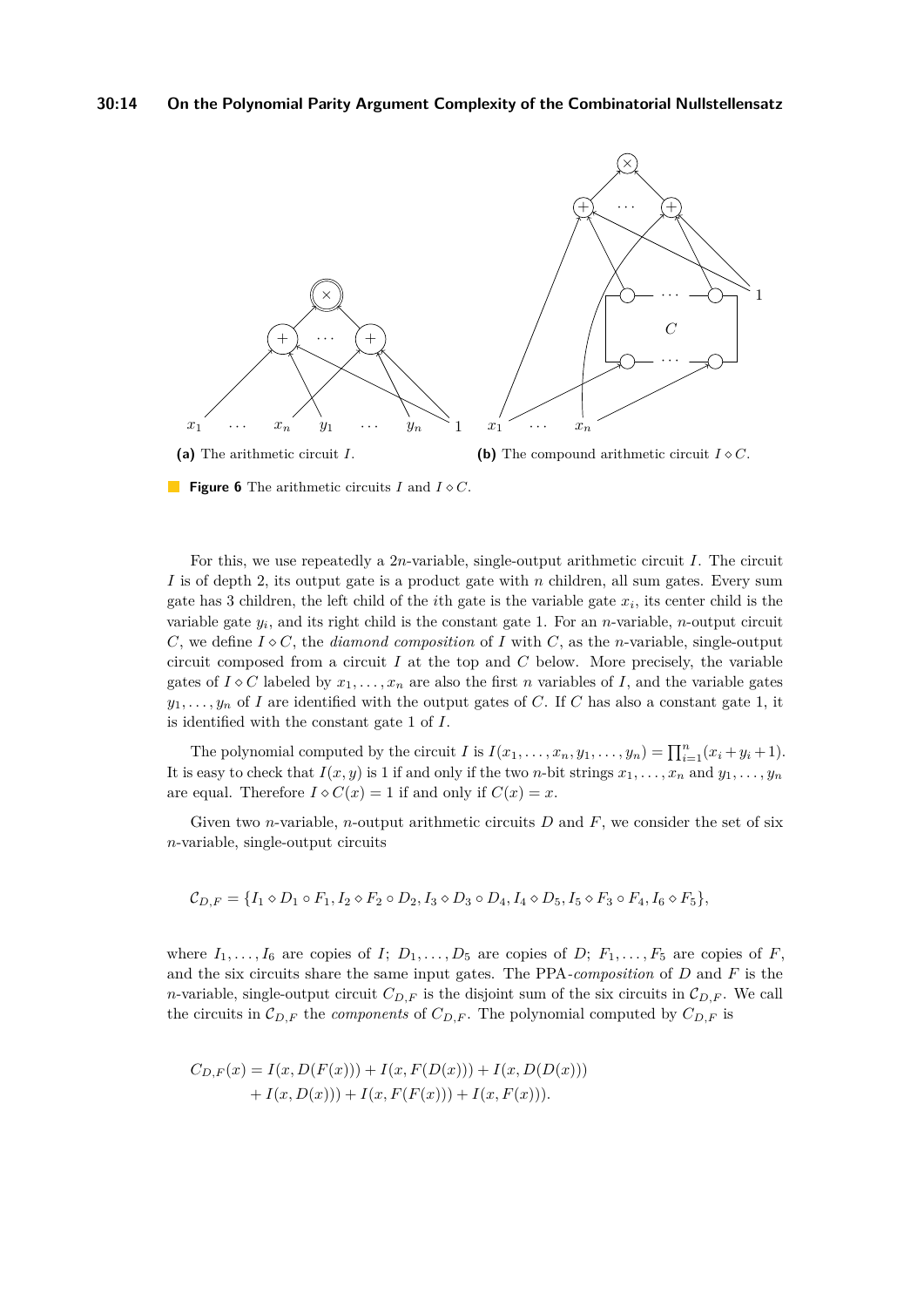

**Figure 7** The circuit *CD,F* , the PPA-composition of the circuits *D* and *F*.

The main structural property of a PPA-composition  $C$  is that it computes a polynomial whose multilinear degree is less than *n*. Moreover, a witness for that can be computed in polynomial time. By Proposition [6,](#page-10-0) the multilinear degree of  $C(x)$  is determined by the parity of its maximal parse subcircuits,  $mdeg(C(x)) = n$  if and only if the parity of the maximal parse subcircuits is odd. Thus, the multilinear degree of  $C(x)$  can be certified by a special type of syntactically defined matching over its maximal parse subcircuits. Formally, a *matching for maximal parse subcircuits in*  $C$  is a polynomial time Turing machine  $\mu$  which defines a matching over the maximal parse subcircuits of *C* as follows: *S* and *S'* are *matched* if  $\mu(C, S) = S'$  and  $\mu(C, S') = S$ . If  $\mu$  defines a perfect matching between the maximal parse subcircuits, then  $mdeg(C(x)) < n$ . If  $\mu$  defines a perfect matching *outside* some maximal parse subcircuit *T*, meaning that *T* is the only maximal parse subcircuit without a matching pair in  $\mu$ , then mdeg $(C(x)) = n$ .

All the above statements hold also for circuits which are the direct sum of a PPAcomposition and another circuit which certifiably has no maximal parse subcircuit. This is obviously the case of circuits which compute polynomials of degree less than *n*. Our final set of authorized circuits are of this form. We say that a circuit *C* is a PPA*-circuit* if for some *D* and *F*, we have  $C = C_{D,F} \oplus C'$ , where  $mdeg(C') < n$ .

<span id="page-14-0"></span>**Example 8.** *If C is a* PPA-*circuit then* mdeg( $C(x)$ )  $\lt n$ *, and a perfect matching*  $\mu$  *between the maximal parse subcircuits of C can be computed in polynomial time.*

**Proof.** Let  $C = C_{D,F} \oplus C'$  where  $mdeg(C') < n$ . We can suppose without less of generality that  $C'$  is the empty circuit, that is  $C = C_{D,F}$ . Since the six components of  $C$  are pairwise disjoint (except for the input gates), every maximal parse subcircuit in *C* consists of the mark of the root of *C* from the set  $\{1, \ldots, 6\}$ , and a maximal parse subcircuit in the corresponding component. For the definition of  $\mu$  we decompose C into the disjoint sum of three circuits  $C_1, C_2$  and  $C_3$  where each of them is the disjoint sum of two PPA-components, and will define the matching inside each of these circuits. The three circuits are as follows:  $C_1 = I_1 \diamond D_1 \circ F_1 \oplus I_2 \diamond F_2 \circ D_2$ ,  $C_2 = I_3 \diamond D_3 \circ D_4 \oplus I_4 \diamond D_5$ , and  $C_3 = I_5 \diamond F_3 \circ F_4 \oplus I_6 \diamond F_5$ . Clearly  $C_2$  and  $C_3$  are similar, therefore it is sufficient to define  $\mu$  for  $C_1$  and  $C_2$ .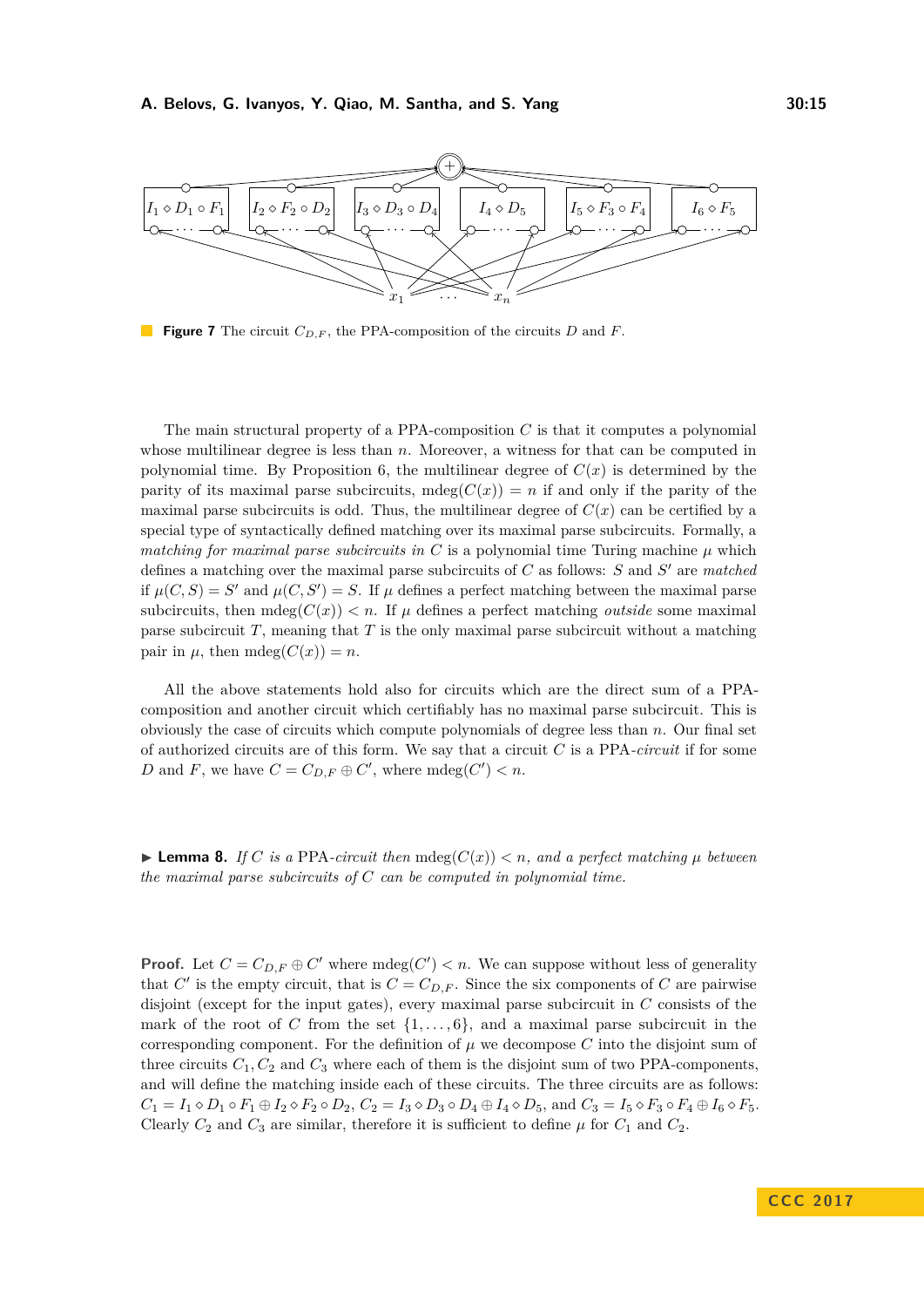#### **30:16 On the Polynomial Parity Argument Complexity of the Combinatorial Nullstellensatz**



**Figure 8** The decomposition  $C = C_1 \oplus C_2 \oplus C_3$ .

To ease the notation, we rename the subcircuits of  $C_1$  as  $I \diamond D \circ F$  and  $I' \diamond F' \circ D'$ , and we suppose that  $I \circ D \circ F$  is the left subcircuit of  $C_1$  and  $I' \circ F' \circ D'$  is its right subcircuit. Let us denote the output (sum) gate of  $C_1$  by  $h$ , the sum gates of  $I$  by  $h_1, \ldots, h_n$ , the output gates of *D* by  $d_1, \ldots, d_n$ , and the output gates of *F* by  $f_1, \ldots, f_n$ . For every gate *g* in *I*, *D* and *F*, we denote the corresponding gate in  $I', D'$  and  $F'$  by  $g'$ , and we also set  $h' = h$ . Let us recall the  $h_i$  has three children, the left child is the input gate  $x_i$ , the center child is  $d_i$ , the *i*th output gate of *D*, and its right child is the constant gate 1. A parse subcircuit can map  $h_i$  into one of the three marks  $\ell, c$  and  $r$ , corresponding respectively to its left, center, and right child.

We define  $\mu(S)$  for the maximal parse subcircuits of  $I \diamond D \circ F$ , that is when  $S(h) = \ell$ . The definition for the case  $S(h) = r$  is symmetric. Let us first define three sets of indices  $S_{\text{out}}$ ,  $S_{\text{middle}}$ ,  $S_{\text{in}} \subseteq [n]$ . Let  $S_{\text{out}} = \{i \in [n] : S(h_i) = c\}$ , that is  $S_{\text{out}}$  contains those indices *i* for which the edge from the  $d_i$  to  $h_i$  belongs to *S*. By definition  $i \in S_{middle}$  if there exists an edge in *S* from  $f_i$  to a gate in *D*. Finally,  $i \in S_{\text{in}}$  if there exists an edge in *S* from  $x_i$  to a gate in *F*. We claim that  $S_{\text{out}} \subseteq S_{\text{in}}$ . This is indeed true, since if there exists  $i \in S_{\text{out}} \setminus S_{\text{in}}$ then the monomial  $m_S(x)$  wouldn't contain the variable  $x_i$ , contradicting its maximality. We are now ready to define  $S' = \mu(S)$  by distinguishing two cases, depending on if  $S_{\text{out}}$  is a proper subset of *S*in or not.



**Figure 9** The left subcircuit  $I \diamond D \circ F$  of  $C_1$  and the index sets  $S_{\text{in}}$ ,  $S_{\text{middle}}$  and  $S_{\text{out}}$ .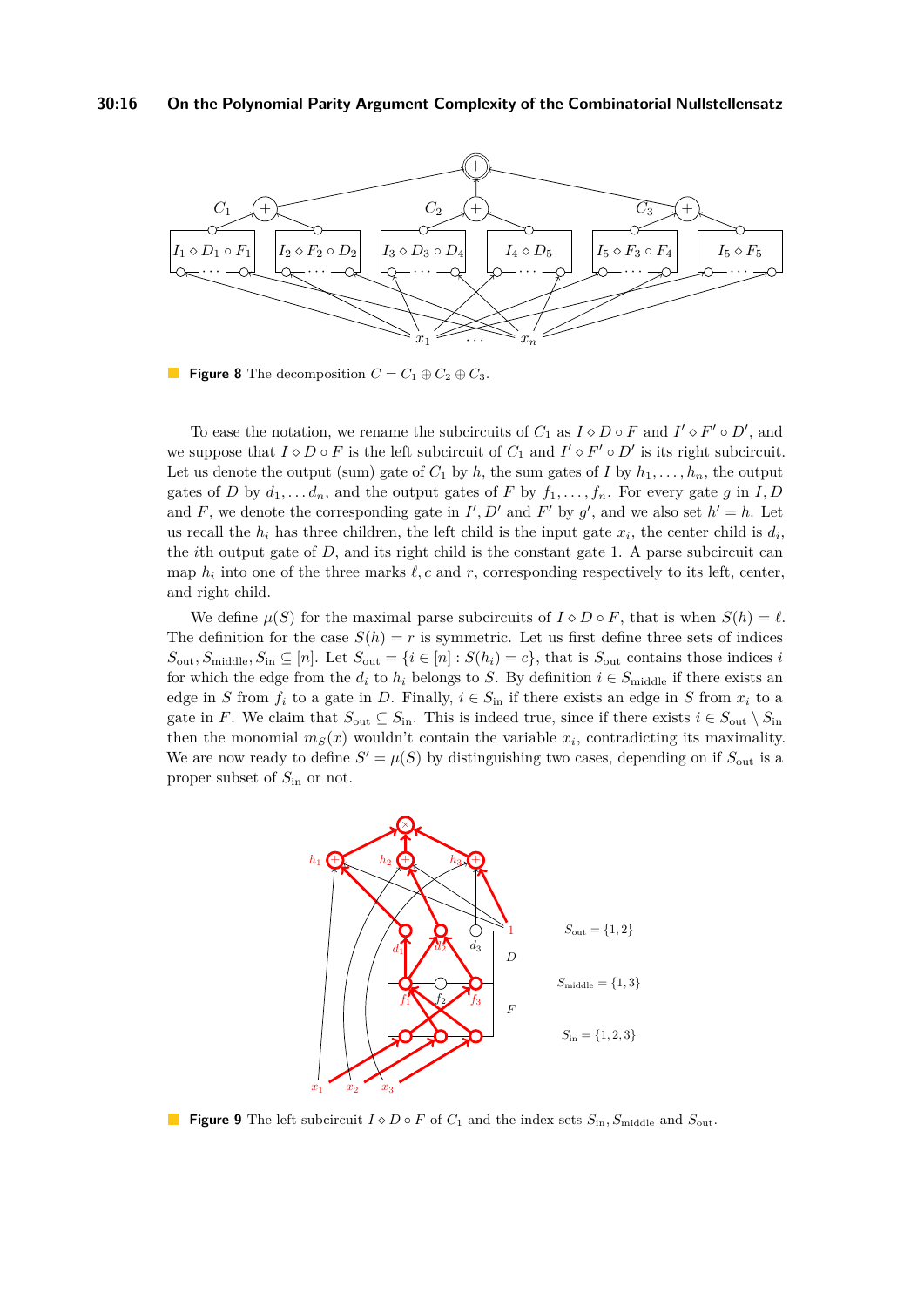**Case 1:**  $S_{\text{out}} \subset S_{\text{in}}$ . Let *i* be the smallest index in  $S_{\text{in}} \setminus S_{\text{out}}$ . By definition, we let *S*' be the same as *S*, except on  $h_i$ , where *S*<sup> $\prime$ </sup> takes the mark *r* when  $S(h_i) = \ell$ , and it takes the mark  $\ell$  when  $S(h_i) = r$ . This means that the only difference between *S* and *S'* is that at the *i*th sum gate of *I*, one subcircuit contains the edge from  $x_i$  to  $h_i$ , whereas the other contains the edge from 1 to  $h_i$ . S' is therefore a parse subcircuit. To show that S' is also maximal, the interesting case is when  $S(h_i) = \ell$  and  $S'(h_i) = r$ , that is  $m_{S'}(x)$  doesn't directly pick up  $x_i$  at  $h_i$ . But since  $i \in S_{\text{in}}$ , the variable  $x_i$  is still in *S*<sup>'</sup>, which is therefore maximal. Finally clearly  $\mu(S') = S$ .



**(a)** maximal parse subcircuit *S*

**(b)** maximal parse subcircuit *S* 0

**Figure 10** Case 1 of the matching  $\mu$  for  $C_1$  where *i* is the smallest index in  $S_{\rm in} \setminus S_{\rm out}$ .



**(a)** maximal parse subcircuit *S*

**(b)** maximal parse subcircuit *S* 0

**Figure 11** Case 2 of the matching  $\mu$  for  $C_1$ :  $S_{\text{out}} = S_{\text{in}}$ .

**Case 2:**  $S_{\text{out}} = S_{\text{in}}$ . In that case first observe that for every index  $i \notin S_{\text{out}}$ , we have  $S(h_i) = \ell$ , that is *S* contains the edge  $(x_i, h_i)$ , since otherwise  $m_S(x)$  wouldn't contain  $x_i$ . By definition, let  $Dom(S') = \{g' \in G^+ : g \in Dom(S)\}\$ . For the output gate  $h' = h$  of  $C_1$ we set  $S'(h') = r$ , that is S' will be a parse subcircuit of  $I' \diamond D' \circ F'$ . For the sum gates  $h'_1, \ldots, h'_n$  of *I*, we set  $S'(h'_i) = c$  if  $i \in S_{\text{middle}}$ , and we set  $S'(h'_i) = \ell$  otherwise. Finally, for every sum gate  $g \in \text{Dom}(S)$  in *D* or in *F*, we set  $S'(g') = S(g)$ .

Let us recall that  $V_S$  is the set of vertices of the accessibility graph  $G_S$  of  $S$ . The proof that  $S'$  is a maximal parse subcircuit immediately follows from the following proposition.

<span id="page-16-0"></span>**Proposition 9.** For every computational gate  $g$  in  $I \diamond D \circ F$ , we have

 $g \in V_S$  *if and only if*  $g' \in V_{S'}$ *.* 

**Proof.** We show the implication from left to right. This is certainly true for the computational gates of *I* since they are all accessible in  $G_S$ , as well as the computational gates of  $I'$  in  $G_{S'}$ .

If  $g \in V_S$  is a computational gate of *D* then there is a path *p* in  $G_S$  from *g* to *h* which can be decomposed into  $p = p_1p_2$ , where  $p_1$  goes from  $g$  to  $d_i$  for some  $i \in S_{\text{out}}$ , and  $p_2$  is the path from  $d_i$  to  $h$ . In  $G_{S'}$  we have therefore a path  $p'_1$  from  $g'$  to  $d'_i$ . Since  $S_{\text{out}} = S_{\text{in}}$ , in  $G_S$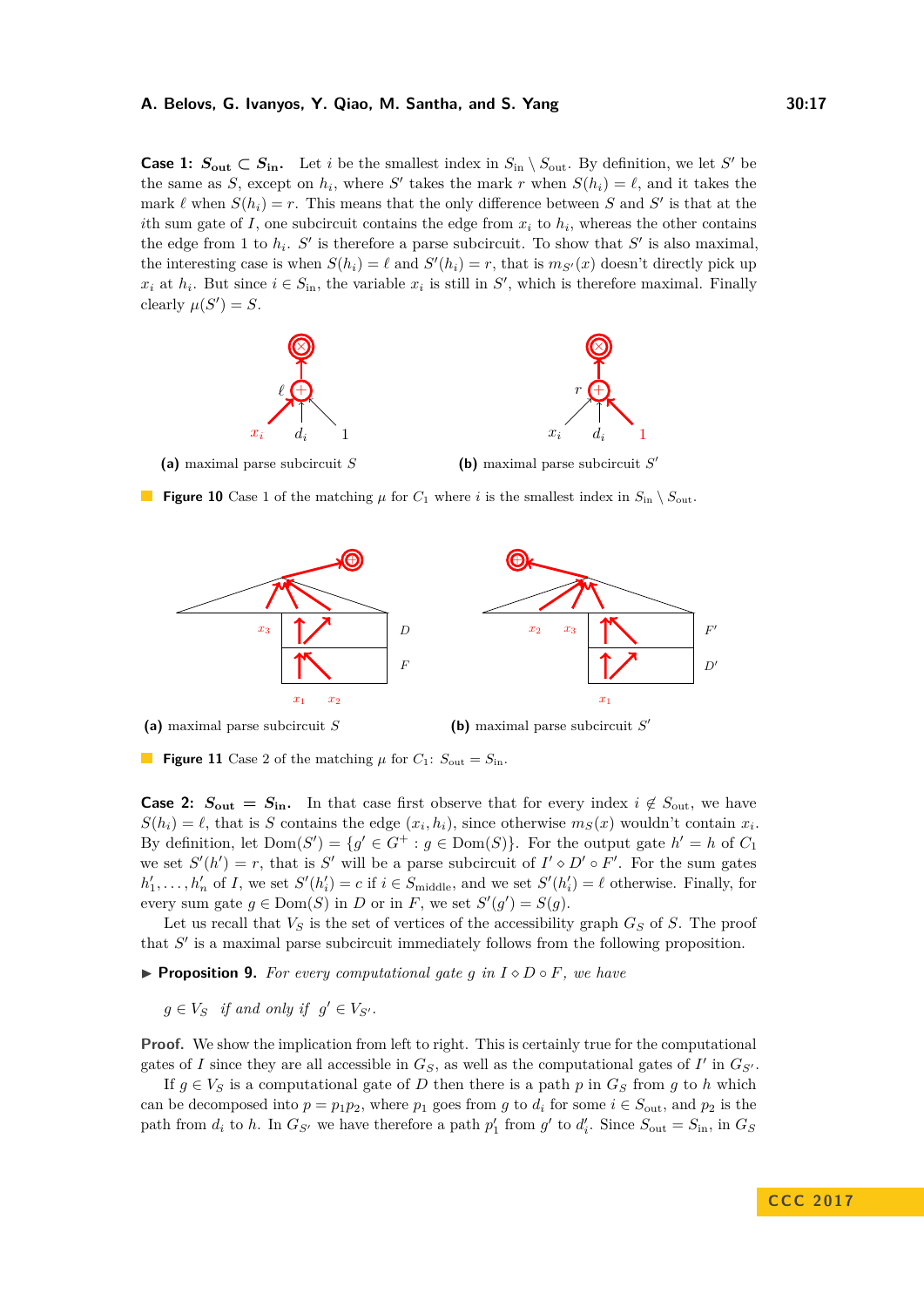#### **30:18 On the Polynomial Parity Argument Complexity of the Combinatorial Nullstellensatz**

we have a path  $p_3$  from  $x_i$  to  $f_j$  for some  $j \in S_{\text{middle}}$ . Therefore in  $G_{S'}$  there exists a path  $p'_2$  from  $d'_i$  to  $f'_j$ . Finally, in  $G_{S'}$  there is also a path  $p'_3$  from  $f'_j$  to  $h'$  because  $j \in S_{\text{middle}}$ . Then  $p' = p'_1 p'_2 p'_3$  is a path from  $g'$  to  $h'$ .

If  $g \in V_S$  is a computational gate of *F* then there is a path *p* in  $G_S$  from *g* to *h* which can be decomposed into  $p = p_1p_2p_3$ , where  $p_1$  goes from  $g$  to  $d_i$  for some  $i \in S_{\text{middle}}$ ,  $p_2$  goes from  $d_i$  to  $f_j$  for some  $j \in S_{\text{out}}$ , and  $p_3$  is the path from  $f_j$  to  $h$ . Then in  $G_{S'}$  there exists a path  $p'_1$  from  $g'$  to  $d'_i$ , and a path  $p'_2$  which goes from  $d'_i$  to  $h'$  since  $i \in S_{\text{middle}}$ . Then the path  $p' = p'_1 p'_2$  goes from  $g'$  to  $h'$ .

The implication from right to left follows from the symmetry between  $S$  and  $S'$ . For this, it is useful to observe that  $S'_{\text{out}} = S'_{\text{in}} = S_{\text{middle}}$ , and  $S'_{\text{middle}} = S_{\text{out}} = S_{\text{in}}$ .

We have  $Dom(S) = V_S \cap G^+$  since *S* is a parse subcircuit. Proposition [9](#page-16-0) and the definition  $Dom(S') = \{g' \in G^+ : g \in Dom(S)\}\$ imply that  $Dom(S') = V_{S'} \cap G^+$ , and therefore *S'* is a parse subcircuit. To prove the maximality of  $S'$  let us show that every input gate is in  $V_{S'}$ . If  $i \in S_{\text{middle}}$  then the path *p* defined above for the computational gates in *D* yields a path  $p'$  from  $x_i$  to  $h'$ . If  $i \notin S_{\text{middle}}$  then the direct path  $p'$  from  $x_i$  to  $h'$  via  $h'_i$  exists in  $G_{S'}$ . Finally  $\mu$  is clearly involutive in that case too.

We now turn to the description of  $\mu$  for  $C_2$ , where we rename its two subcircuits as  $I \diamond D \circ D'$  and  $I^* \diamond D^*$ . The matching for  $C_2$  has strong analogies with the matching for  $C_1$ , to better see this we also use the names  $I', F$  and  $F'$  respectively for the circuits  $I, D'$  and  $D$ . This means that  $I \diamond D \circ F$  and  $I' \diamond F' \circ D'$  are just different names for the circuit  $I \diamond D \circ D'$ . We suppose that  $I \diamond D \circ D'$  is the left subcircuit of  $C_2$  and  $I^* \diamond D^*$  is its right subcircuit. Similarly to the circuit  $C_1$ , we denote the output gate of  $C_2$  by  $h$ , the sum gates of  $I$  by  $h_1, \ldots, h_n$ , the ouput gates of *D* by  $d_1, \ldots, d_n$ , and the output gates of *D'* by  $d'_1, \ldots, d'_n$ . For every gate g in I, D and D', we denote the corresponding gate respectively in  $I', D'$  and D by  $g'$ . For every gate  $g$  in *I* and *D*, we denote the corresponding gate in  $I^*$  and  $D^*$  by  $g^*$ . We also set  $h^* = h' = h$ . Again,  $h_i$  has three children, the left child is the input gate  $x_i$ , the center child is  $d_i$ , the right child is the constant gate 1, and the respective marks are  $\ell$ , c and *r*.

We first describe  $S' = \mu(S)$  when *S* is a maximal parse subcircuit of  $I \diamond D \circ D'$ . We define  $S_{\text{out}}$ ,  $S_{\text{middle}}$ ,  $S_{\text{in}}$  the same way as for the circuit  $I \diamond D \circ F$ , keeping in mind that  $F = D'$ . As before, we have  $S_{\text{out}} \subseteq S_{\text{in}}$ . For the definition of  $\mu$  we now distinguish three cases.

**Case 1:**  $S_{\text{out}} \subset S_{\text{in}}$ . The definition of S' is identical to the first case of the definition of the matching for *C*1.

Case 2:  $S_{\text{out}} = S_{\text{in}}$  and there exists a sum gate g in D such that  $S(g) \neq S(g')$ . The definition of  $S'$  is identical to the second case of the definition of the matching for  $C_1$ , with one exception. The difference is that  $S'$  remains in the left subcircuit of  $C_2$ , that is for the output gate  $h' = h$  we set  $S'(h') = \ell$ .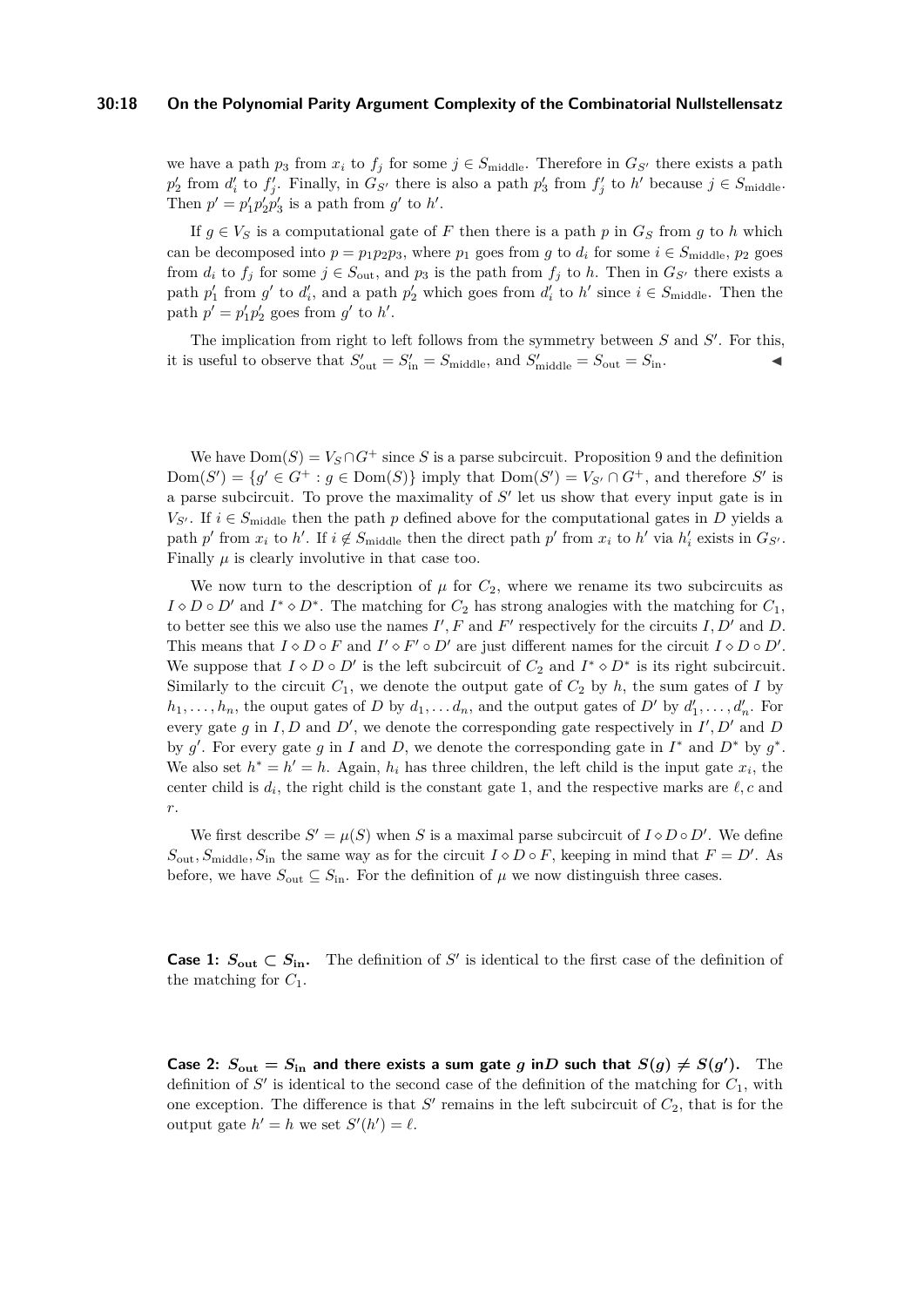

**Figure 12** Case 2 of the matching  $\mu$  for  $C_2$ :  $S_{\text{out}} = S_{\text{in}}$  and  $\exists g, S(g) \neq S(g')$ .

Case 3:  $S_{\text{out}} = S_{\text{in}}$  and for all sum gate g in D, we have  $S(g) = S(g')$ . By definition we set  $Dom(S') = \{g^* \in G^+ : g \in Dom(S)\}.$  For the output gate  $h^* = h$  of  $C_2$  we set  $S'(h^*) = r$ , that is *S*<sup>'</sup> will be a parse subcircuit of  $I^* \diamond D^*$ . For every other sum gate  $g \in \text{Dom}(S)$ , we set  $S'(g^*) = S(g)$ .

The description  $S' = \mu(S)$  when *S* is a maximal parse subcircuit of  $I^* \diamond D^*$  is as follows. By definition we set  $Dom(S') = \{g, g' \in G^+ : g^* \in Dom(S)\}\.$  We set  $S'(h) = \ell$ , that is *S'* is a parse subcircuit of  $I \diamond D \circ D'$ . For the sum gates of *I*, we set  $S'(h_i) = S(h_i^*)$ . For every sum gate  $g^* \in \text{Dom}(S)$  which is in  $D^*$ , we set  $S'(g) = S'(g') = S(g^*)$ .



**Figure 13** Case 3 of the matching  $\mu$  for  $C_2$ :  $S_{\text{out}} = S_{\text{in}}$  and  $\forall g, S(g) = S(g')$ .

The proof that  $S'$  is a maximal parse subcircuit is basically the same as for the case of circuit  $C_1$ . It follows immediately from the definition that  $\mu$  is an involution. The only additional point to see is that in the second case  $S' \neq S$  because  $S(g) \neq S(g')$ , for some gate  $g$  in *D*.

# <span id="page-18-0"></span>**5 The computational problems**

We are now ready to define PPA-CIRCUIT CNSS and PPA-CIRCUIT CHEVALLEY, the two computational problems corresponding to the CNSS and to the Chevalley-Warning theorem over  $\mathbb{F}_2$ . The input will be in both cases an *n*-variable, single-output PPA-circuit *C*, and an element  $a \in \mathbb{F}_2^n$ . In the case of PPA-CIRCUIT CHEVALLEY, it is a zero of *C*, and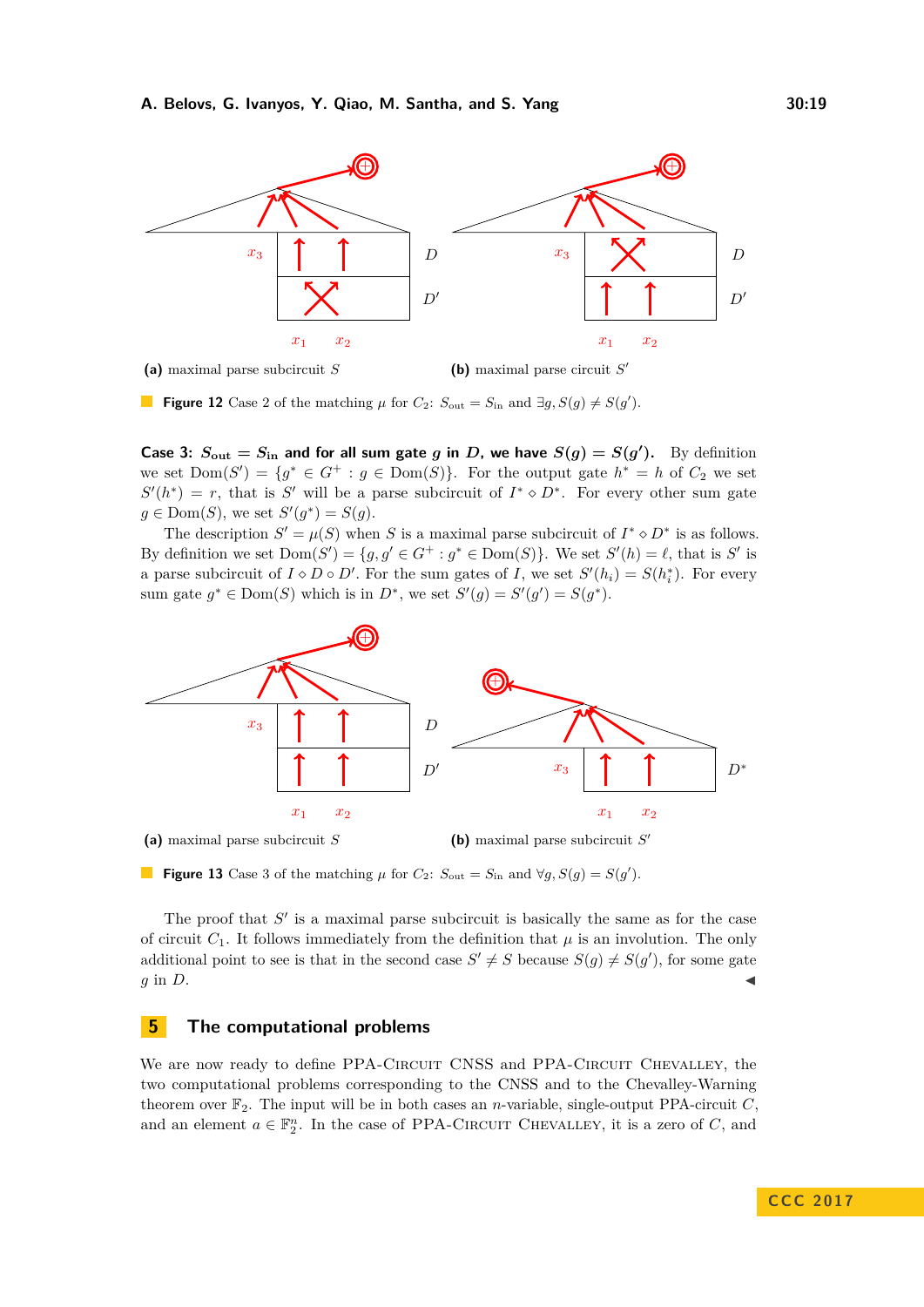#### **30:20 On the Polynomial Parity Argument Complexity of the Combinatorial Nullstellensatz**

Lemma [8](#page-14-0) ensures that *C* satisfies the hypotheses of the Chevalley-Warning Theorem. For PPA-CIRCUIT CNSS, we consider the circuit  $C \oplus L_a$ , and Lemma [8](#page-14-0) again ensures that this circuit satisfies the hypothesis of the CNSS. The computational task is to compute  $b \in \mathbb{F}_2^n$ whose existence is stipulated by these theorems.

The definition of the two problems is the following.

PPA-CIRCUIT CHEVALLEY *Input:*  $(C, a)$ , where *C* is an *n*-variable PPA-circuit over  $\mathbb{F}_2$ , and *a* is a zero of *C*. *Output:* Another zero  $b \neq a$  of *C*.

PPA-CIRCUIT CNSS

*Input:*  $(C', a)$ , where  $C'$  is an *n*-variable PPA-circuit over  $\mathbb{F}_2$ , and  $a \in \mathbb{F}_2^n$ . *Output:* An element  $b \in \mathbb{F}_2^n$  satisfying  $C = C' \oplus L_a$ .

Let us restate here our main theorem.

▶ Theorem [1](#page-4-0) (restated). The problems PPA-CIRCUIT CNSS and PPA-CIRCUIT CHEVALLEY *are* PPA*-complete.*

**Proof.** In Proposition [10](#page-19-2) below we show that PPA-CIRCUIT CNSS and PPA-CIRCUIT Chevalley are polynomially interreducible. In Theorem [11](#page-19-1) in Section [6](#page-19-0) we prove that PPA-CIRCUIT CNSS is in PPA, and in Theorem [13](#page-21-1) in Section [7](#page-21-0) we prove that PPA-CIRCUIT CHEVALLEY is PPA-hard.

We now turn to the proof of the various parts of Theorem [1.](#page-4-0)

<span id="page-19-2"></span>▶ **Proposition 10.** PPA-CIRCUIT CNSS and PPA-CIRCUIT CHEVALLEY are polynomially *equivalent.*

**Proof.** First we reduce PPA-CIRCUIT CNSS to PPA-CIRCUIT CHEVALLEY. Let  $(C', a)$ be an instance of PPA-CIRCUIT CNSS, and set  $C = C' \oplus L_a$ . We can suppose that  $C'(a) = 1$ , since otherwise we are done. We define the circuit  $C'' = C \oplus 1$ . Then clearly  $C''$ is a PPA-circuit, and  $C''(a) = 0$ . The result of the reduction is then the input  $(C'', a)$  to PPA-CIRCUIT CHEVALLEY. If the solution to that input is another zero  $b \neq a$  of  $C''(x)$ , then clearly  $C(b) = 1$ .

The reduction from PPA-CIRCUIT CHEVALLEY to PPA-CIRCUIT CNSS is very similar. Let  $(C, a)$  be an instance of PPA-CIRCUIT CHEVALLEY. We set  $C' = C \oplus 1$ , and  $C'' = C' \oplus L_a$ . Clearly  $C'$  is a PPA-circuit. The result of the reduction is  $(C', a)$ . If the solution to that input is a satisfying assignment  $C''(b) = 1$  then *b* is a zero of *C*. Also,  $b \neq a$  since  $C''(a) = 0$ , therefore  $b$  is another zero of  $C$ .

### <span id="page-19-0"></span>**6 PPA-easiness**

<span id="page-19-1"></span> $\triangleright$  Theorem 11. PPA-CIRCUIT CNSS *is in* PPA.

**Proof.** We will give a reduction from PPA-CIRCUIT CNSS to LEAF. Given an input  $N =$  $(C', a)$  to PPA-CIRCUIT CNSS, we set  $C = C' \oplus L_a$ . We construct a graph  $G_N = (V_N, E_N)$ by a polynomial time edge recognition algorithm and a polynomial time pairing function *φ* as explained in Section [2.1.](#page-5-2) The vertices of  $G_N$  are  $V_N = \mathbb{F}_2^n \cup \mathcal{S}(C)$ .

There are two types of edges in *E<sup>N</sup>* , the first type is between an assignment and a parse subcircuit, and the second type is between two maximal parse subcircuits. By definition, the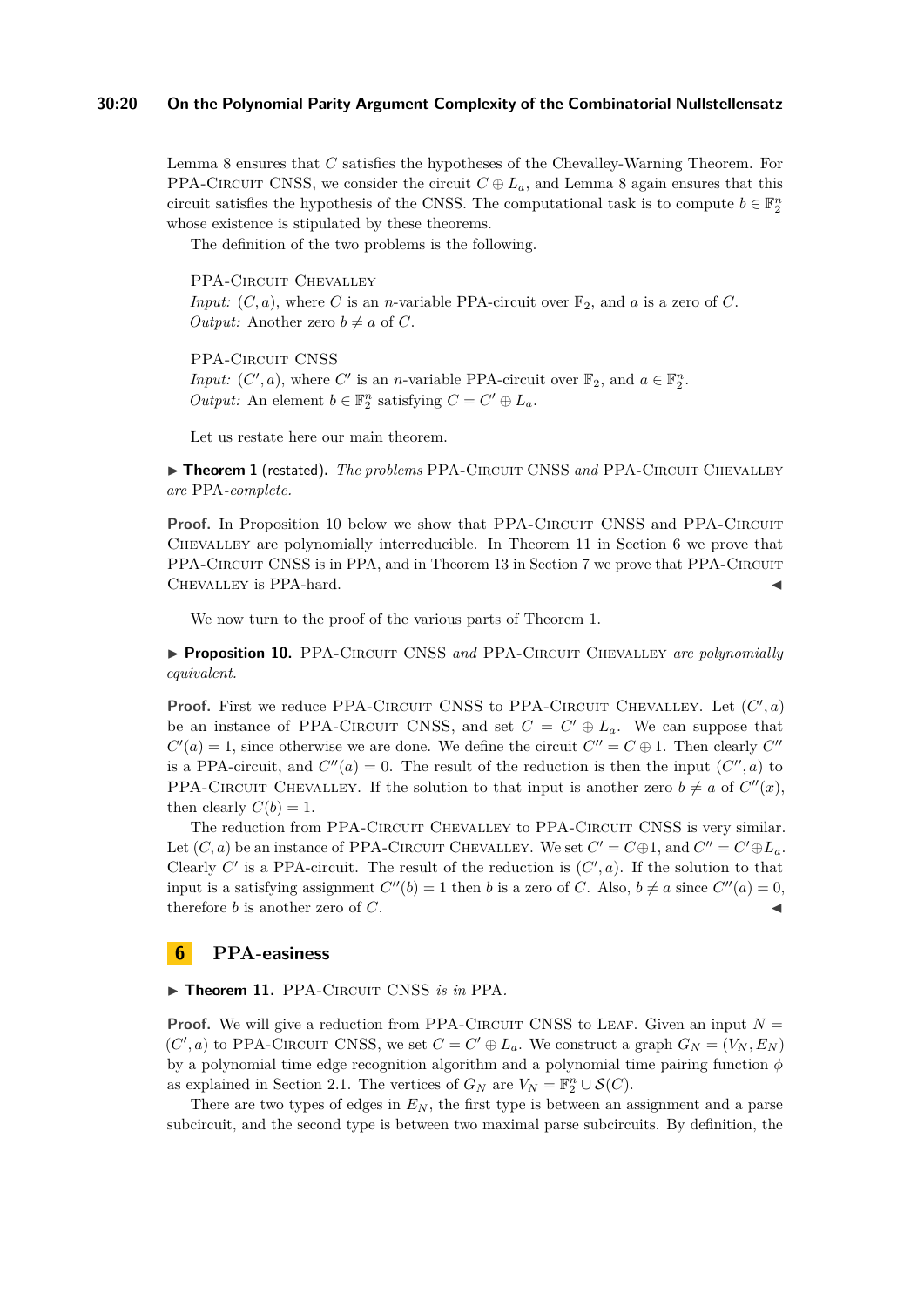edge  $\{a, S\}$  exists between  $a \in \mathbb{F}_2^n$  and  $S \in \mathcal{S}(C)$  if  $m_S(a) = 1$ . Such an edge can be easily recognized since the monomial  $m<sub>S</sub>(x)$  can be evaluated in linear time in the size of *C*.

Since *C* is the disjoint sum of  $C'$  and  $L_a$ , the maximal parse subcircuits of  $C$  are the maximal parse subcircuits of  $C'$  extended with the appropriate mark at the output gate, and the unique maximal parse subcircuit of *La*, again extended with the appropriate mark at the output gate. Let us denote the latter parse subcircuit by  $T$ . Let  $\mu$  be a polynomial time computable perfect matching between the maximal parse subcircuits of  $C'$ , which exists by Lemma [8.](#page-14-0) By definition, the edge  $\{S, S'\}$  exists between  $S, S' \in \mathcal{S}(C')$  if both are extensions of maximal parse subcircuits of  $C'$ , and their restrictions to  $C'$  are matched by  $\mu$ .

Observe that by Proposition [6,](#page-10-0) a vertex  $a \in \mathbb{F}_2^n$  has odd degree if and only if  $C(a) = 1$ . If *S* is a maximal parse subcircuit then among the vertices in  $\mathbb{F}_2^n$  it is only connected to  $1^n$ . If  $S \neq T$ , then it has one more neighbor, its matching pair given by  $\mu$ , and therefore its degree is two. On the other hand, the degree of *T* is one and therefore it is odd. We can therefore take *T* as the standard leaf.

We first give the pairing for the vertices in  $\mathcal{S}(C)$ . We fix  $S \in \mathcal{S}(C)$ , and let  $a \in \mathbb{F}_2^n$  such that  $m<sub>S</sub>(a) = 1$ . If *S* is not a maximal parse subcircuit then let  $i \in [n]$  be the smallest integer such that  $x_i$  is not in  $m_S(x)$ , and let  $a'$  be obtained from  $a$  by flipping the *i*th bit. Then by definition  $\phi(S, \cdot)$  pairs *a* with *a*'. If  $S \neq T$  is a maximal parse subcircuit then it has two neighbors: its matching pair *S*<sup> $\prime$ </sup> by  $\mu$  and  $1^n$ , and  $\phi(S, \cdot)$  pairs these two neighbors. For every *S*, the mapping  $\phi(S, \cdot)$  is clearly involutive.

We now turn to the more complicated pairing for the vertices in  $\mathbb{F}_2^n$ . Observe that this depends only on the edges of the first type, that is edges between an assignment  $a \in \mathbb{F}_2^n$  and a parse subcircuit  $S \in \mathcal{S}(C)$ . These edges can be defined actually for an arbitrary circuit *C*. Let us denote by  $G(C)$  the graph with vertex set  $\mathbb{F}_2^n \cup \mathcal{S}(C)$  and with edges of the first type from  $G_N$ . First we prove the following lemma about  $G(C)$  on induction of the size of  $C$ .

<span id="page-20-0"></span>**Lemma 12.** For every *n*-variable, single-output circuit C, and for every vertex  $a \in \mathbb{F}_2^n$  in *G*(*C*)*,*

- (a) *if* deg(*a*) *is even then for all*  $S \in \mathcal{S}(C)$  *such that*  $m_S(a) = 1$ *, there exists*  $g \in Dom(S)$ *with*  $P_q(a) = 0$ *,*
- **(b)** if deg(*a*) is odd then there exists a unique  $S \in \mathcal{S}(C)$  such that  $m_S(a) = 1$ , and  $P_q(a) = 1$ *for all*  $q \in \text{Dom}(S)$ .

**Proof.** If *C* consists of a single node, the statement is obviously true. Otherwise we first handle *a*). When deg(*a*) is even then  $C(a) = 0$ . If the root is a sum gate then we are done since it is in the domain of every parse subcircuit. If the root is a product gate then at least one of its children (say the left without loss of generality) also evaluates to 0, that is  $C_{\ell}(a) = 0$ . Let  $S \in \mathcal{S}(C)$  be such that  $m_S(a) = 1$ , then we also have  $m_{S_{\ell}}(a) = 1$ . By the inductive hypothesis there exists  $g \in \text{Dom}(S_\ell)$  with  $P_q(a) = 0$ , and since *g* is also in the domain of *S*, we are again done.

We now deal with the induction step of *b*). When  $\deg(a)$  is odd then  $C(a) = 1$ . If the root is a sum gate then one of its children evaluates to 0, and the other one to 1, say  $C_{\ell}(a) = 0$ and  $C_r(a) = 1$ . By the inductive hypothesis there exists a unique  $S' \in \mathcal{S}(C_r)$  such that  $m_{S'}(a) = 1$ , and  $P_g(a) = 1$  for all  $g \in \text{Dom}(S')$ . On the other hand, if  $S \in \mathcal{S}(C)$  such that  $m_S(a) = 1$  and the mark of *S* at the root is  $\ell$ , then  $S_{\ell} \in \mathcal{S}(C_{\ell})$  and  $m_{S_{\ell}}(a) = 1$ , and by *a*) there exists  $g \in \text{Dom}(S)$  with  $P_g(a) = 0$ . Therefore the unique *S* satisfying the hypothesis of the statement is  $S'$  extended with the mark  $r$  at the root.

To finish the induction step for *b*), let us suppose now that the root of *C* is a product gate. Then by the inductive hypothesis there exists a unique  $S' \in \mathcal{S}(C_{\ell})$  such that  $m_{S'}(a) = 1$ ,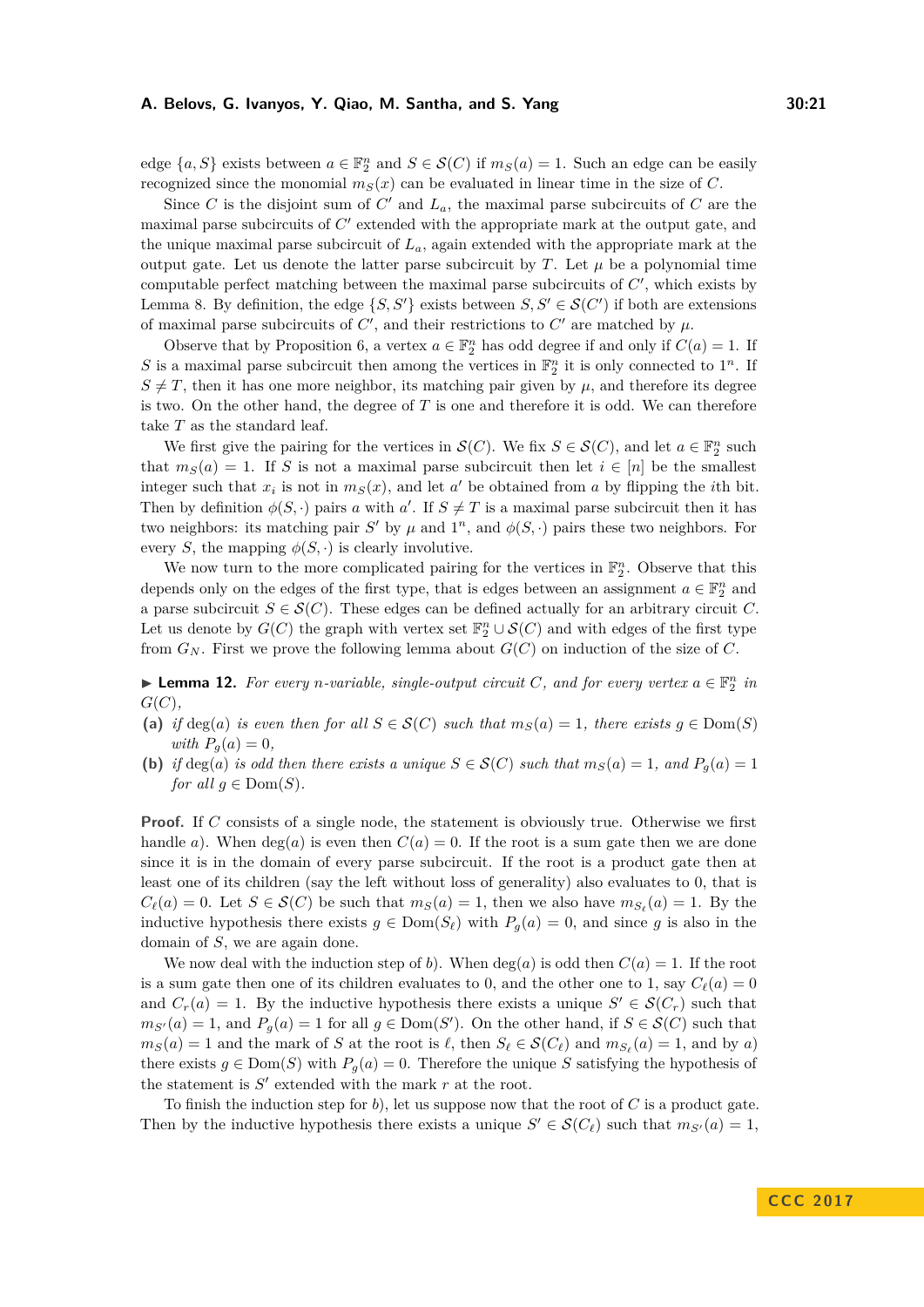#### **30:22 On the Polynomial Parity Argument Complexity of the Combinatorial Nullstellensatz**

and  $P_g(a) = 1$  for all  $g \in \text{Dom}(S')$ , and similarly there exists a unique  $S'' \in \mathcal{S}(C_r)$  such that  $m_{S''}(a) = 1$ , and  $P_g(a) = 1$  for all  $g \in \text{Dom}(S'')$ . We claim that *S*<sup>*i*</sup> and *S<sup>'<i>i*</sup></sup> are compatible, and therefore their union  $S = S' \cup S''$  is the unique parse subcircuit of *C* satisfying the claim. Suppose that it is not the case, that is there exists  $g \in \text{Dom}(S') \cap \text{Dom}(S'')$  such that  $S'(g) \neq S''(g)$ . Since  $P_g(a) = 1$ , for one of its children, say for  $g_\ell$ , we have  $P_{g_\ell}(a) = 0$ , contradicting the inductive hypothesis about the parse subcircuit in  $\{S', S''\}$  which takes the value  $\ell$  in  $g$ .

We give now the pairing  $\phi(a, \cdot)$  for  $a \in \mathbb{F}_2^n$ . If deg(*a*) is even then let  $S \in \mathcal{S}(C)$  be such that  $m_S(a) = 1$ . By Lemma [12](#page-20-0) there exists a sum gate in the domain of *S* where *P* evaluates to 0. Let *g* be in some topological ordering of the gates of *C* the first sum gate such that  $P_q(a) = 0$ , and suppose without loss of generality that  $S(g) = \ell$ . Let  $Z \in \mathcal{S}(C_q)$ be the restriction of *S* to  $C_g$ , and we obviously have  $m_Z(a) = m_{Z_\ell}(a) = 1$ . We claim that  $P_{g_{\ell}}(a) = P_{g_r}(a) = 1$ . Indeed, if  $P_{g_{\ell}}(a) = P_{g_r}(a) = 0$ , then by Lemma [12,](#page-20-0) applied to  $C_{g_{\ell}}$ , there exists  $g' \in \text{Dom}(Z_{\ell})$  with  $P_{g'}(a) = 0$ , which contradicts the choice of *g*. Therefore again by Lemma [12](#page-20-0) there exists a unique  $Z'' \in \mathcal{S}(C_{g_r})$  such that  $m_{Z''}(a) = 1$ , and  $P_h(a) = 1$ for all  $h \in \text{Dom}(Z'')$ . We let  $Z' \in \mathcal{S}(C_g)$  be the extension of  $Z''$  with  $Z'(g) = r$ . Finally we define  $\phi(a, S)$  as the parse subcircuit *S*<sup>'</sup> obtained from *S* by exchanging *Z* with *Z*<sup>'</sup>, that is  $S' = (S \setminus Z) \cup Z'$ . It is clear that  $m_{S'}(a) = 1$ , and  $\phi(a, S') = S$ .

If deg(*a*) is odd then by Lemma [12](#page-20-0) there exists a unique parse subcircuit *S* such that  $m<sub>S</sub>(a) = 1$ , and  $P<sub>g</sub>(a) = 1$ , for all  $g \in \text{Dom}(S)$ . We set  $\phi(a, S) = S$ . For all parse subcircuits *S* such that  $P_g(a) = 0$ , for some  $g \in \text{Dom}(S)$ , the construction of  $S' = \phi(a, S)$  is identical to the previous case.

The finish the proof, observe that the vertices of odd degree in *V<sup>N</sup>* other than the standard leaf *T* are the elements  $a \in \mathbb{F}_2^n$  such that  $C(a) = 1$ . Therefore the output of the reduction is a satisfying assignment *a* for *C*. J

# <span id="page-21-0"></span>**7 PPA-hardness**

#### <span id="page-21-1"></span> $\blacktriangleright$  Theorem 13. PPA-CIRCUIT CHEVALLEY *is* PPA-hard.

**Proof.** We will reduce LEAF to PPA-CIRCUIT CHEVALLEY. Let  $(z, M, \omega)$  be an instance of LEAF, where *M* defines the graph  $G_z = (V_z, E_z)$  with  $V_z = \{0, 1\}^n$ , for some polynomial function *n* of |*z*|, and  $\omega$  is the standard leaf in  $G_z$ . We know that for every vertex *u*,  $M(z, u)$ is a set of at most two vertices. Composing the standard simulation of polynomial time Turing machines by polynomial size boolean circuits [\[24\]](#page-23-23) with the obvious simulation of boolean circuits by arithmetic circuits, there exist two *n*-variables, *n*-output polynomial size arithmetic circuits *D* and *F* with the following properties:

- if  $M(z, u) = \emptyset$  or  $M(z, u) = \{u\}$  then  $D(u) = F(u) = u$ ,
- if  $M(z, u) = \{v\}$  or  $M(z, u) = \{v, u\}$  with  $v \neq u$  then  $D(u) = v$  and  $F(u) = u$ ,
- if  $M(z, u) = \{v, w\}$  with  $v \neq u \neq w$  then  $D(u) = v$  and  $F(u) = w$  (or vice versa).

Consider the PPA-composition  $C_{D,F}$  of *D* and *F*. We claim that for every vertex *u*, the degree of *u* in  $G_z$  is odd if and only if *u* is a satisfying assignment for  $C_{D,F}$ . This is equivalent to saying that the parity of the degree of *u* is the same as the parity of the satisfied components of  $C_{D,F}$ . The proof of this claim is straightforward, but somewhat tedious. We distinguish three cases in the proof, depending on the cardinality of  $M(z, u) \setminus \{u\}$ .

Gase 1:  $M(z, u) \setminus \{u\} = \emptyset$ . Then *u* is an isolated vertex, and all six components are satisfied.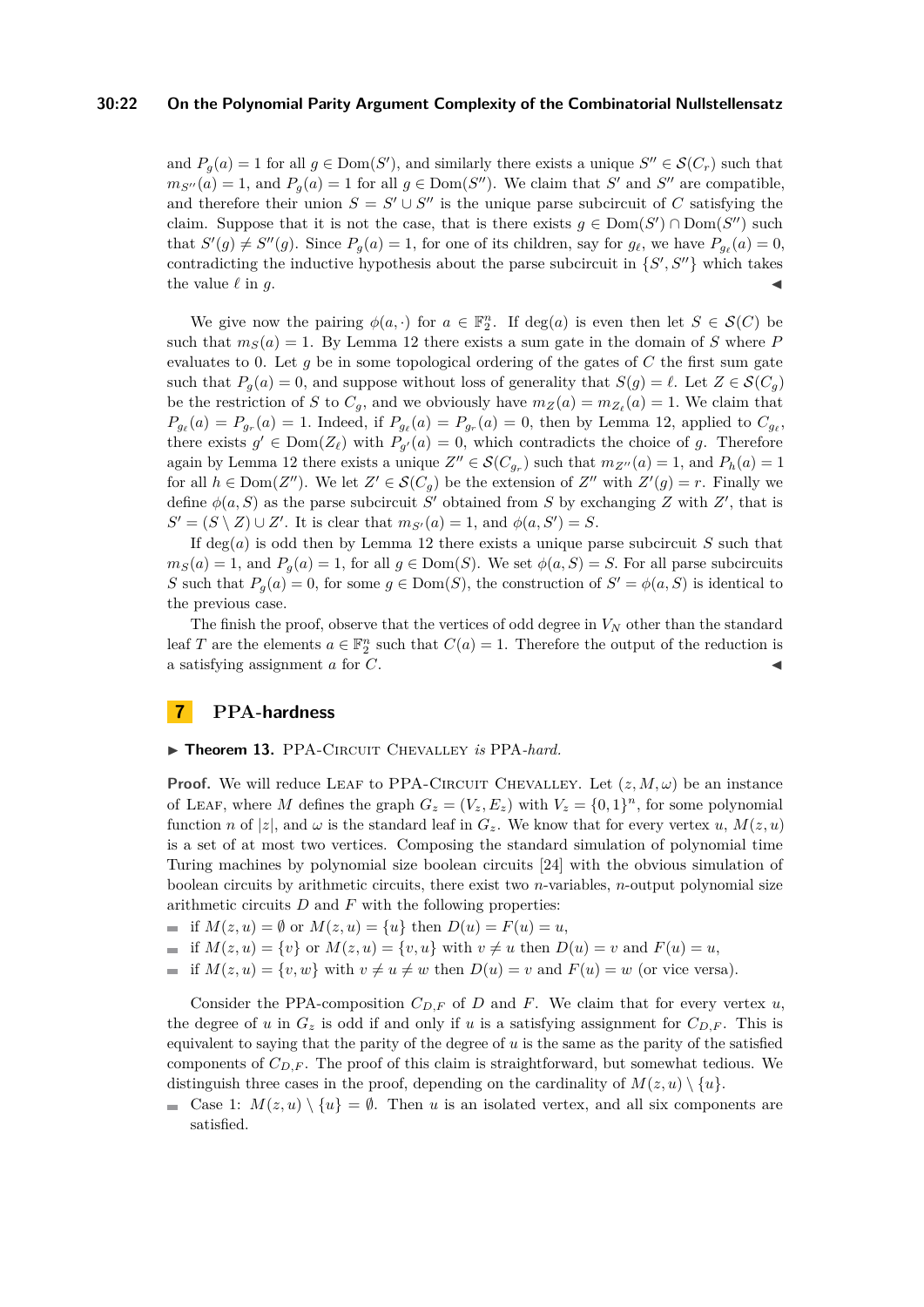Gase 2:  $M(z, u) \setminus \{u\} = \{v\}.$ *a*) If  $u \in M(z, v)$  then the degree of *u* is one, and  $I_5 \diamond F_3 \circ F_4$ ,  $I_6 \diamond F_5$  and exactly one of the two components  $I_2 \diamond F_2 \circ D_2$ ,  $I_3 \diamond D_3 \circ D_4$  are satisfied.

*b*) If  $u \notin M(z, v)$  then *u* is an isolated vertex, and  $I_5 \diamond F_3 \circ F_4$  and  $I_6 \diamond F_5$  are satisfied. Gase 3:  $M(z, u) \setminus \{u\} = \{v, w\}.$ 

*a*) If  $u \in M(z, v) \cap M(z, w)$  then the degree of *u* is two, and exactly one of the two components  $I_2 \diamond F_2 \circ D_2$ ,  $I_3 \diamond D_3 \circ D_4$  and exactly one of the two components  $I_1 \diamond D_1 \circ D_2$  $F_1, I_5 \diamond F_3 \circ F_4$  are satisfied.

*b*) If  $u \in M(z, v)$  but  $u \notin M(z, w)$  and say  $D(u) = v$ , then exactly one of the two components  $I_2 \diamond F_2 \circ D_2$ ,  $I_3 \diamond D_3 \circ D_4$  is satisfied.

*c*) Finally, if  $u \notin M(z, v) \cup M(z, w)$  then *u* is an isolated vertex, and none of the components is satisfied.



**Figure 14** The six cases of Theorem [13.](#page-21-1)

This finishes the proof of the claim. It follows that the number of satisfying assignments for  $C_{D,F}$  is equal to the number of leaves in  $G_z$ , which is even. The standard leaf  $\omega$  is a satisfying assignment for  $C_{D,F}$ , and therefore the output of PPA-CIRCUIT CHEVALLEY is another satisfying assignment, which is another leaf in  $G_z$ .

**Acknowledgments.** Part of this work was performed when A.B., M.S. and S.Y. attended the program "Semidefinite and Matrix Methods for Optimization and Communication" hosted at the Institute for Mathematical Sciences, Singapore. We thank the Institute for the hospitality. G. I. is grateful to the Centre for Quantum Technologies, NUS where part of his research was accomplished.

We are very grateful to several anonymous referees for numerous insightful comments on the paper. We would also like to thank Hervé Fournier, Guillaume Malod and Sylvain Perifel for several helpful conversations.

#### **References**

- <span id="page-22-0"></span>**1** J. Aisenberg, M. Bonet and S. Buss. 2–D Tucker is PPA-complete. *ECCC Report* no. 163, 2015.
- <span id="page-22-3"></span>**2** N. Alon. Combinatorial Nullstellensatz. *Combinatorics, Probability and Computing*, 8:1–2, pages 7–29, 1999.
- <span id="page-22-4"></span>**3** N. Alon. Discrete Mathematics: Methods and Challenges. *In Proc. of* 2002 *International Congress of Mathematicians (ICM)*, vol. I, pages 119–135, 2002.
- **4** P. Beame, S. Cook, J. Edmonds, R. Impagliazzo and T. Pitassi. The relative complexity of NP search problems. *Journal of Computer and System Sciences*, 57(1), pages 3–19, 1998.
- <span id="page-22-2"></span>**5** K. Berman. Parity results on connected *f*-factors. *Dicrete Math.*, 59, pages 1–8, 1986.
- <span id="page-22-1"></span>**6** J. Bondy and F. Halberstam. Parity theorems for cycles and cycles in graphs. *J. of Graph Theory*, 10, pages 107–115, 1986.